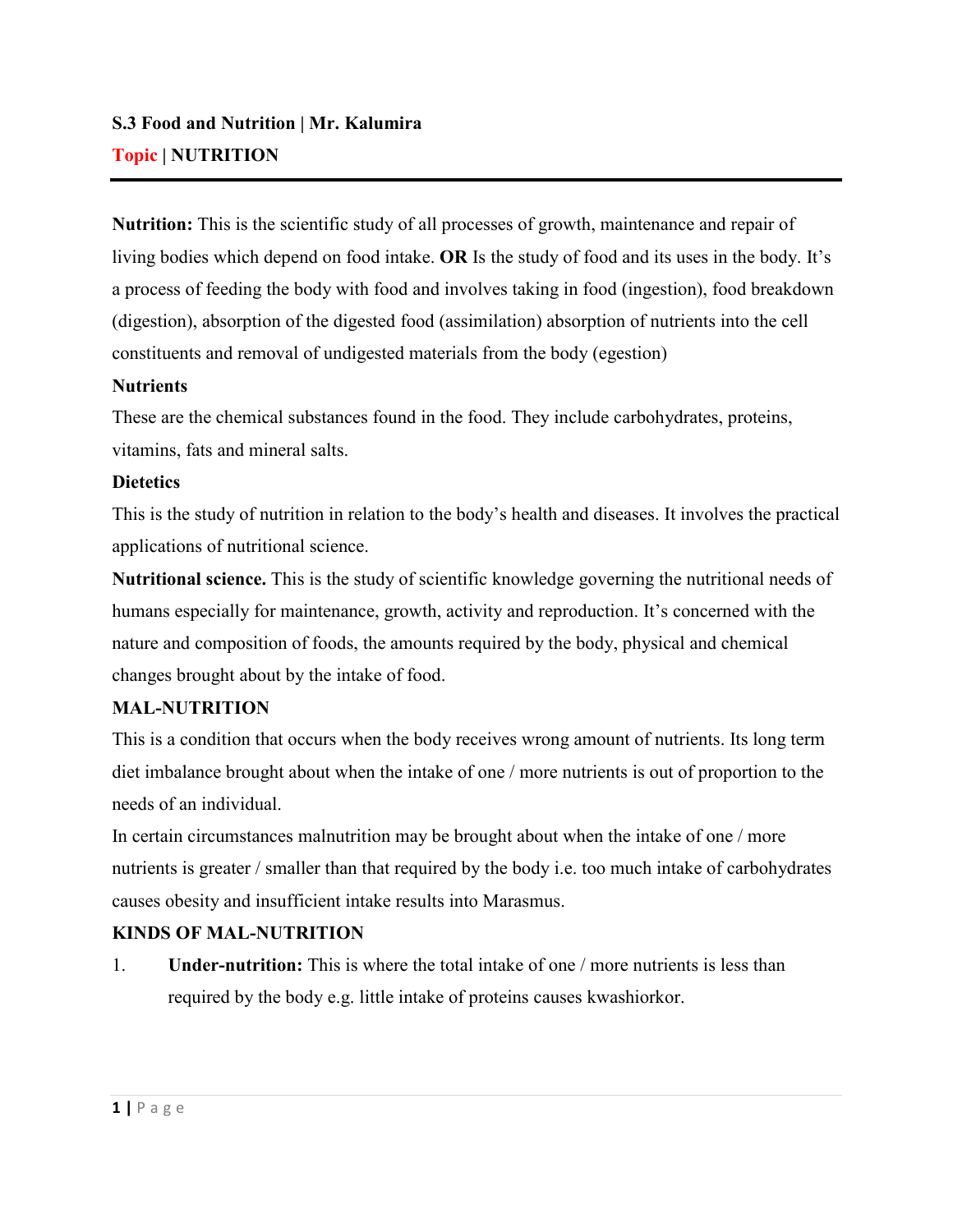2. **Over-nutrition:** A situation brought about when the total intake of a nutrient is greater than / goes beyond that required by the body e.g. too much intake of carbohydrates causes obesity.

**Diet therapy:** Is the use of food in solid / liquid form to prevent, treat, manage / cure diseases. **Diet status:** Is the relationship between dietary intake and metabolic requirements of the body. **Metabolism**: This refers to the total sum of all chemical processes in the body which sustains life and health. Series of chemical reactions will utilize nutrients for building, repair and maintenance and energy production.

### **Two kinds of metabolism**

- **(a) Anabolism;** A process whereby large molecules are formed from smaller ones i.e. manufacture of cells and it involves utilization of energy. Examples of anabolic process in the body include
- (b) **Catabolism:** A process whereby large molecules are broken down to form smaller ones i.e. breaking of food evolves energy. Examples of catabolic process in the body include

**Optimum nutrition:** this is a condition where by the important nutrients are supplied and utilised to maintain health and well being at the highest possible level. I deal nutrition is reflected in a well developed body consisting of ideal weight for body composition, good muscle development, smooth clear skin, clear and bright eyes, good posture and facial expression, normal appetite and digestion.

**Good nutrition.** This is the feeding in relation to good health which involves good choice of foods in terms of quantity, quality and variety: which are free from toxic chemicals, microbial contamination and involves foods that meet the body requirements and can easily be digested so that the body can get nourishment from it.

**Poor nutrition.** This is when one is deprived of food or when one is taking inadequate amounts of essential nutrients required for proper body functioning. Poor nutrition may also refer to excessive intake of nutrients. Borderline nutrition means that one depends on the minimum need from day to day. Such people lack nutrition reserves to meet any added physiological or metabolic demands from injury or sickness. This is due to poor eating habits, low incomes and living in stressed situations like war tone areas.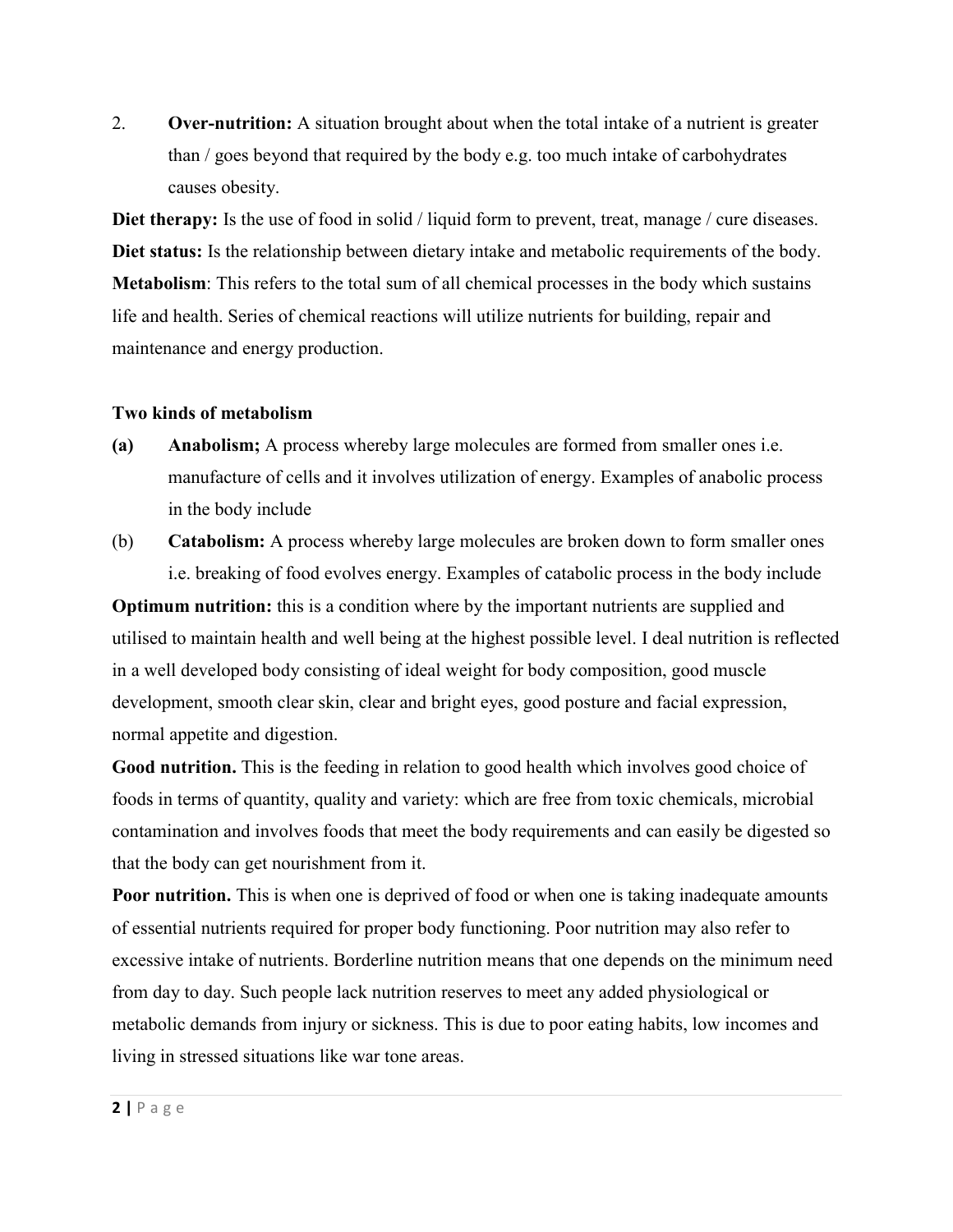**Balanced diet**. This is a diet that provides all the necessary food nutrients in the correct amounts for the body needs at a particular time. Proper nutrition is essential from the time of conception, to birth and up to death.

**Diet.** This is a mixture of food stuffs which supply nutrients to an organism. It's what we eat or drink each day. Diets must be adjusted at various stages and conditions of life so that the person meets the nutritional requirements.

# **Food**

Food is scientifically defined as any liquid / solid which when eaten or swallowed provides the body with materials enabling it to carry out any of the following:

- growth and repair
- protection and regulation of the body processes
- Energy production.

# **BASIC FUNCTIONS OF FOOD**

- 1. For cell growth and repair
- 2. Supply of heat and energy
- 3. To protect and regulate body processes thus preventing diseases.
- 4. Food is eaten to satisfy hunger.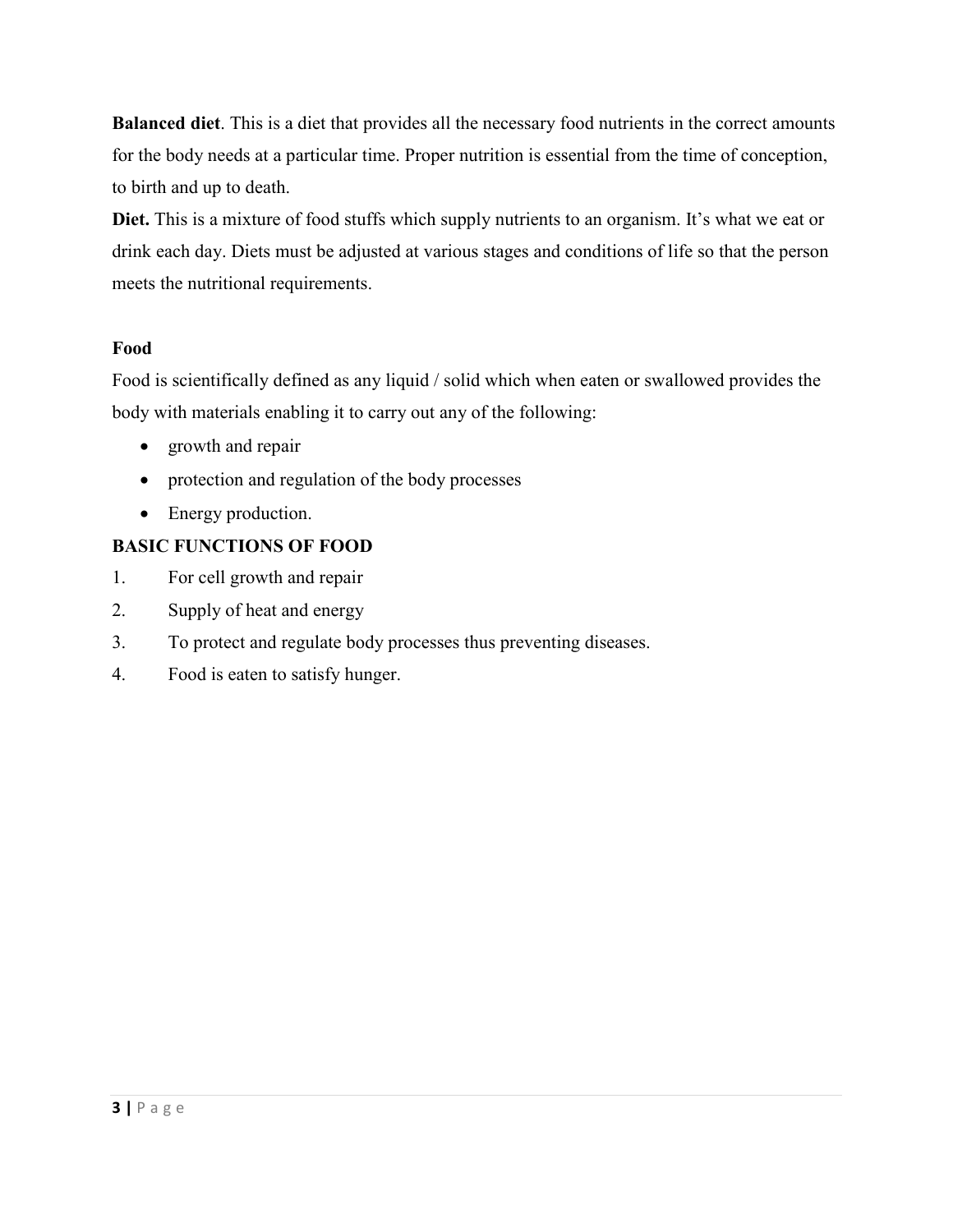# **CARBOHYDRATES**

Carbohydrates are organic compounds with empirical formula Cn (H2O) n consisting of carbon, hydrogen, and oxygen.

Elemental composition, they are composed of carbon, oxygen and hydron. The hydrogen and oxygen are in ratio of 2:1. Chemical composition are composed of monosaccharides. Animals are unable to synthesis carbohydrates but most plants can manufacture them from water and carbon dioxide with the help of sunlight in a process known as photosynthesis.

$$
CO_2 + H_2O \qquad \xrightarrow{\text{sunlight}} \qquad C_6H_{12}O_6 + O_2
$$

# **Classification of Carbohydrates**

### **Monosaccharide**

- Monosaccharides are the simplest form of carbohydrates which have one sugar molecule or unit which cannot be hydrolyzed or broken down any further by enzymatic actions.
- They have the basic carbohydrate structures and are made of 3-7 carbon atoms ie. Trioses(3carbon), tetroses (4 carbon), pentose (5 carbon), hexoses (6 carbon) and heptose (7 carbon).
- The most important monosaccharides in human nutrition are hexoses which include glucose, fructose and galactose.
- They all have a sweet taste, dissolve in water, easily broken down and reducing sugars.

# **Glucose (Dextrose, Grape, Corn sugar)**

Glucose is the simplest hexose sugar found in sweet ripe fruits. Glucose is a white moderately sweet crystal obtained from hydrolysis of starch. Glucose is a strong reducing sugar and is the form in which sugar circulates in the blood stream to provide the major energy. 3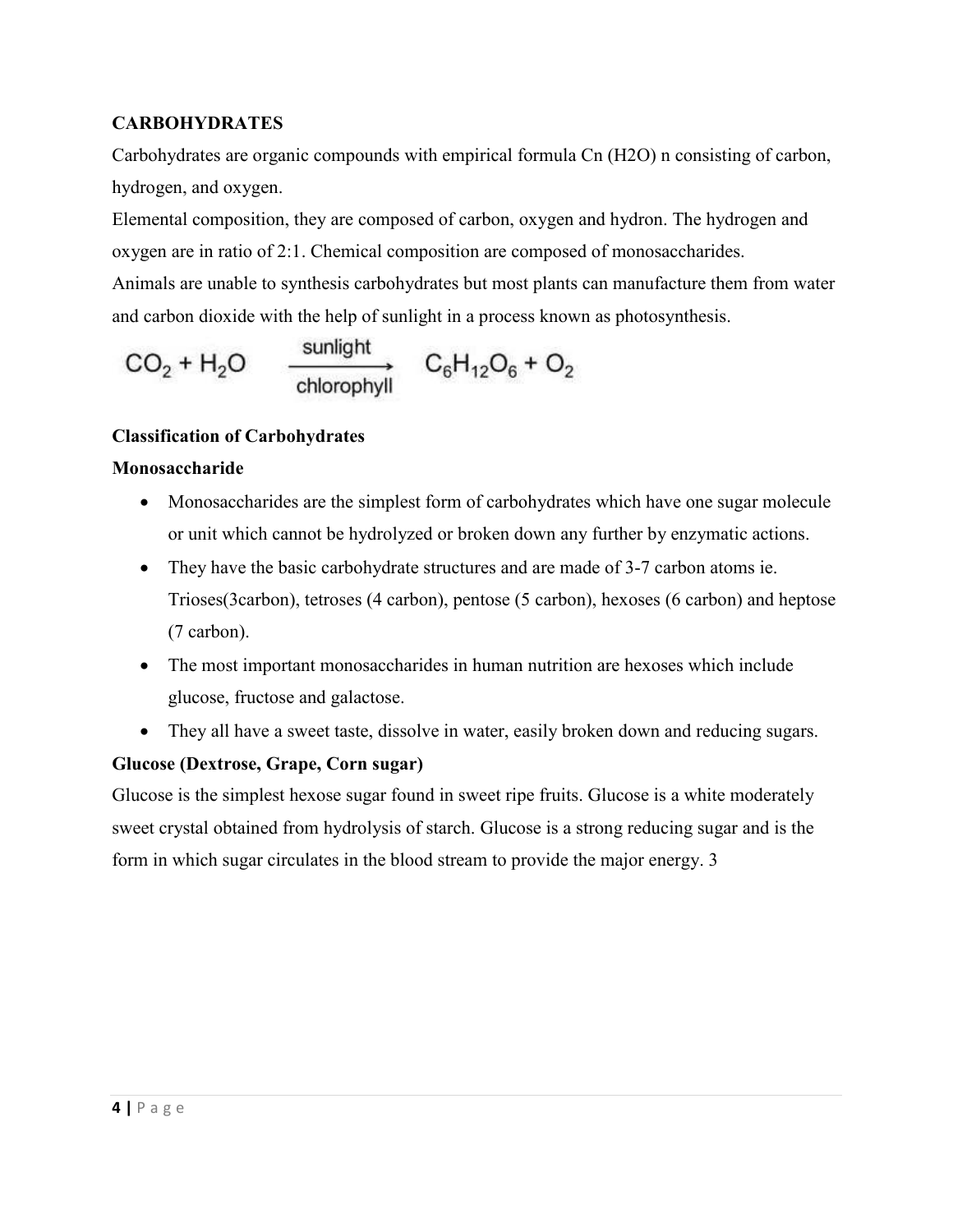

# **Fructose (Fruit sugar)**

Fructose is the sweetest of all the hexose or simple sugars. Mainly occurs in sweet fruits, honey and sweet vegetables. It can also be got from the hydrolysis of sucrose.

# **Galactose (Milk sugar)**

Galactose results from the hydrolysis of lactose and is changed to glucose in the liver for energy production. The reaction is reversible and during lactation, glucose may be reconverted to galactose for use in breast milk production.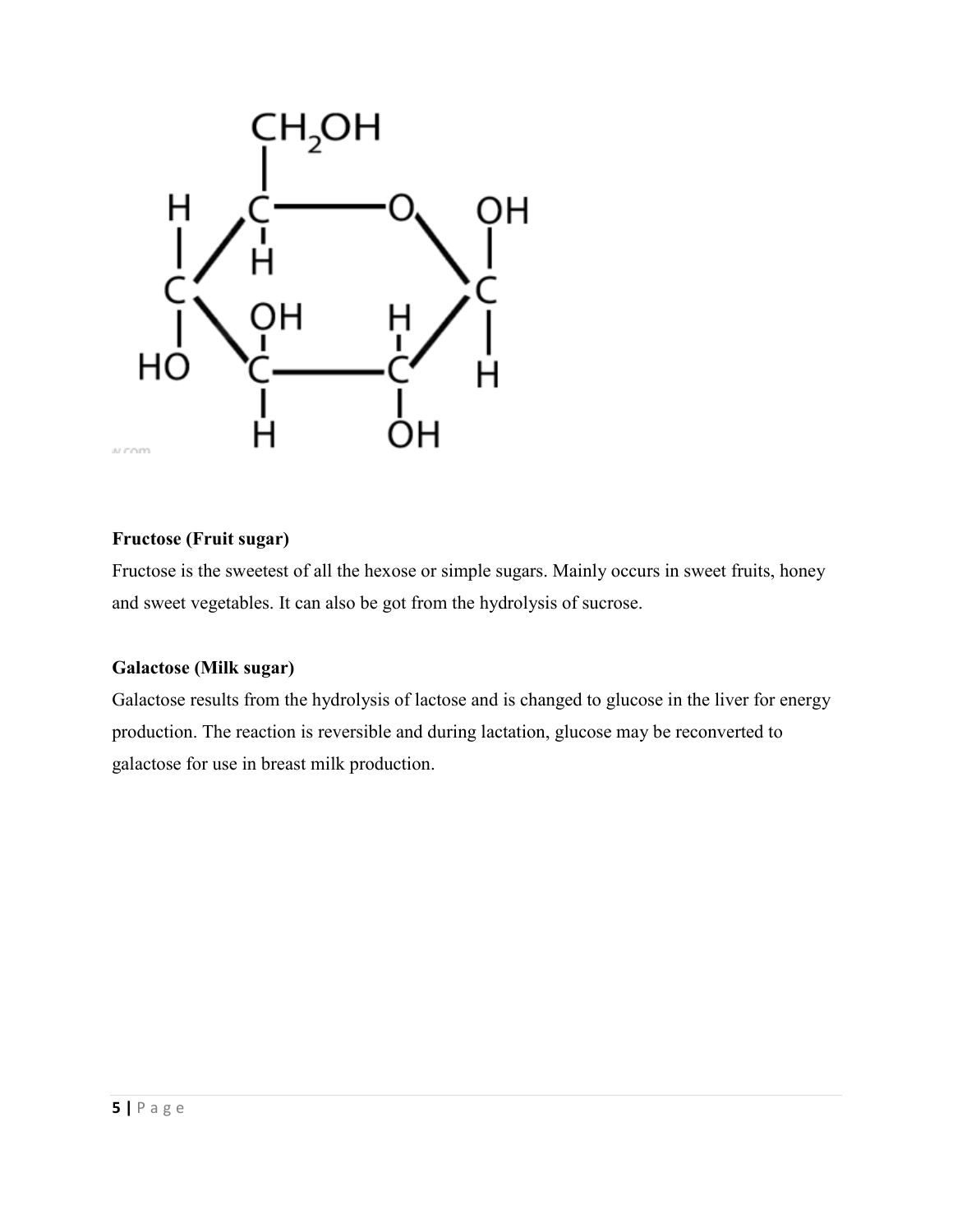#### **Disaccharides**

Disaccharides are also known as double sugars because they are compound of 2 monosaccharide units linked together with the help of a glycosidic bond. Disaccharides are all white solids, water soluble, crystalline and vary in their sweetness and also reducing sugars except sucrose.

Disaccharides are formed by condensation reaction of monosaccharides which result to release of water molecule and bonded by 1-4 glycosidic bond.

They include;

#### **Sucrose (table sugar)**

Mainly found in sugar cane, syrup, brown sugar and all the sweet fruits. Formed from condensation of fructose and glucose and it is the sweetest sugar among disaccharides.

#### **Lactose (milk sugar)**

It is the least sweet of all disaccharides and formed by condensation of galactose and glucose by 1-4 glycosidic bond with release of water molecule.

#### **Maltose**

Made up of two glucose units and occurs in malt products of starch hydrolysis, germinating seeds and cereal grains and starchy materials on action of diastase and maltose enzyme. 5

### **Oligosaccharides**

These contain between 3-10 monosaccharide units and they are complex. They are irregular in form and when digested yield few constituent monosaccharide units

### **Polysaccharides**

Polysaccharides are complex carbohydrates that contain more than 10 monosaccharide. They contain long chain and branched formations with relatively high molecular weight. They include;

#### **1.Starch**

It is a storage form of carbohydrates in plants and thus it's the most significant source of energy in human nutrition. Starch is in two forms i.e. Amylose and Amylopectin. It is made up of glucose molecules and its insoluble in cold water because it contains a think covering of closely packed cells. Hot water can penetrate the thick covering and makes starch soluble in water.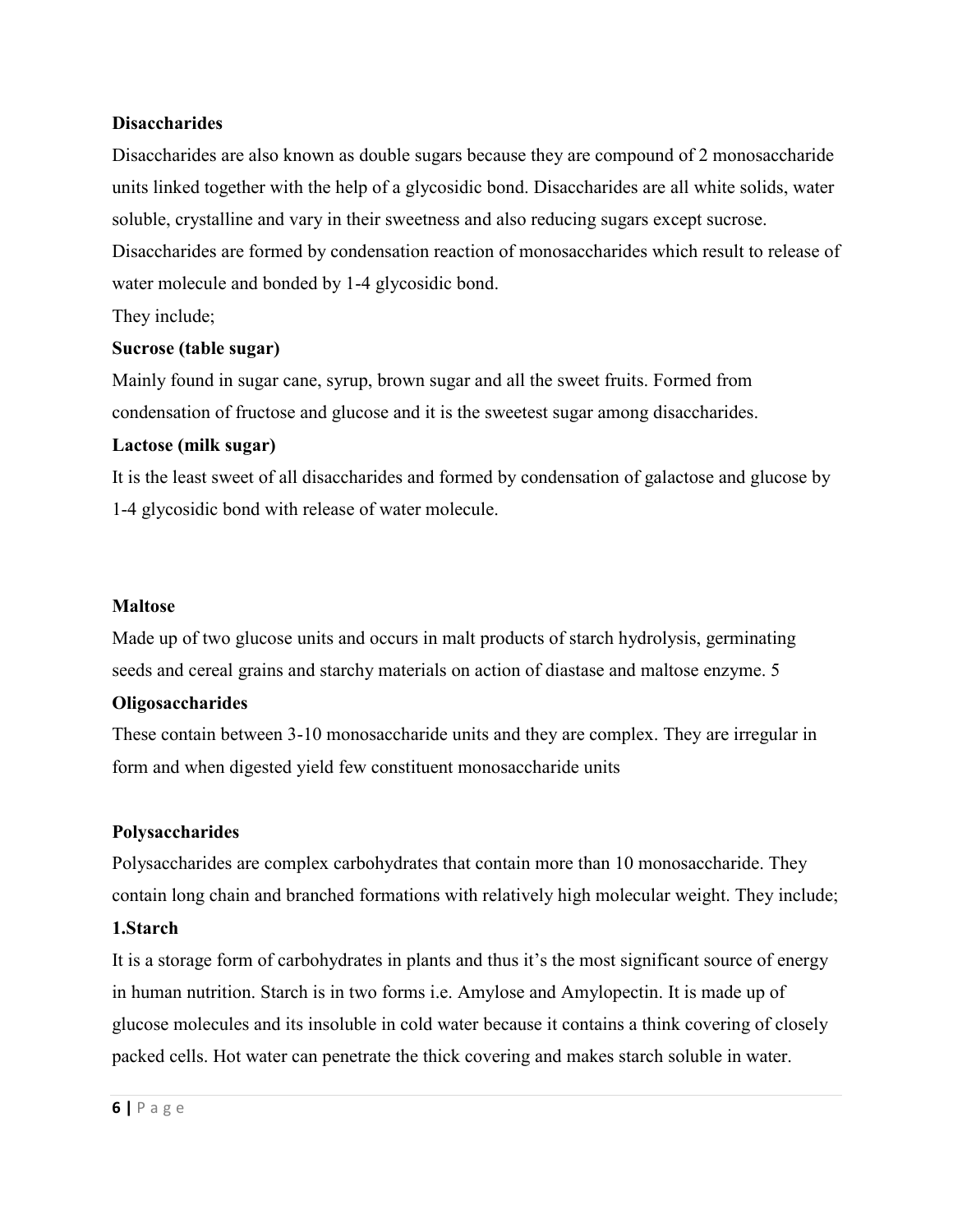## **Cellulose**

Form the chief cell structures of plants, skin of fruits, covering of seeds and bran layer of cereals. Cellulose is indigestible but are source of bulk in the diet which stimulates peristaltic movement of gut muscles to remove wastes and thus prevent constipation. This si made up of completicated arrangement of glucose molecules and this makes them insoluble in water and indigestible.

**Dextrin;** this is the short form of starch formed when starch is acted upon by dry heat or when the enzyme ptyalin acts upon carbohydrates in the mouth. **It** is made up of glucose molecules. These are polysaccharide compounds formed as intermediate produces in starch break down due to action of heat, acid and enzymes. For example, the crusty brown top of bread toast.

**Pectin; this is made up of complicated molecules and they** are indigestible carbohydrates occurring in ripe fruits and some vegetables. They lack nutritional significance but have the ability to absorb water and form gel. This is used in making of fruit jellies and setting of jam.

## **Functions of Carbohydrates**

### **Biological functions**

- The primary function of dietary carbohydrates is to provide fuel; energy and heat for the body. When oxidized, they release  $4kcal/g$  of energy that is used for proper functioning of the body.
- Excess carbohydrates in the blood stream are converted into body fat which is stored under the skin as a depose tissue.
- This forms the layer which helps in insulating the skin against heat loss but too much can lead to obesity.
- Complex carbohydrates like cellulose, pectin and hemicellulose are useful in stimulating the peristaltic movement of the gastro-intestinal tract.
- Carbohydrates are highly satisfying due to the presence of indigestible carbohydrates like cellulose which are bulky and gives a feeling of satisfaction.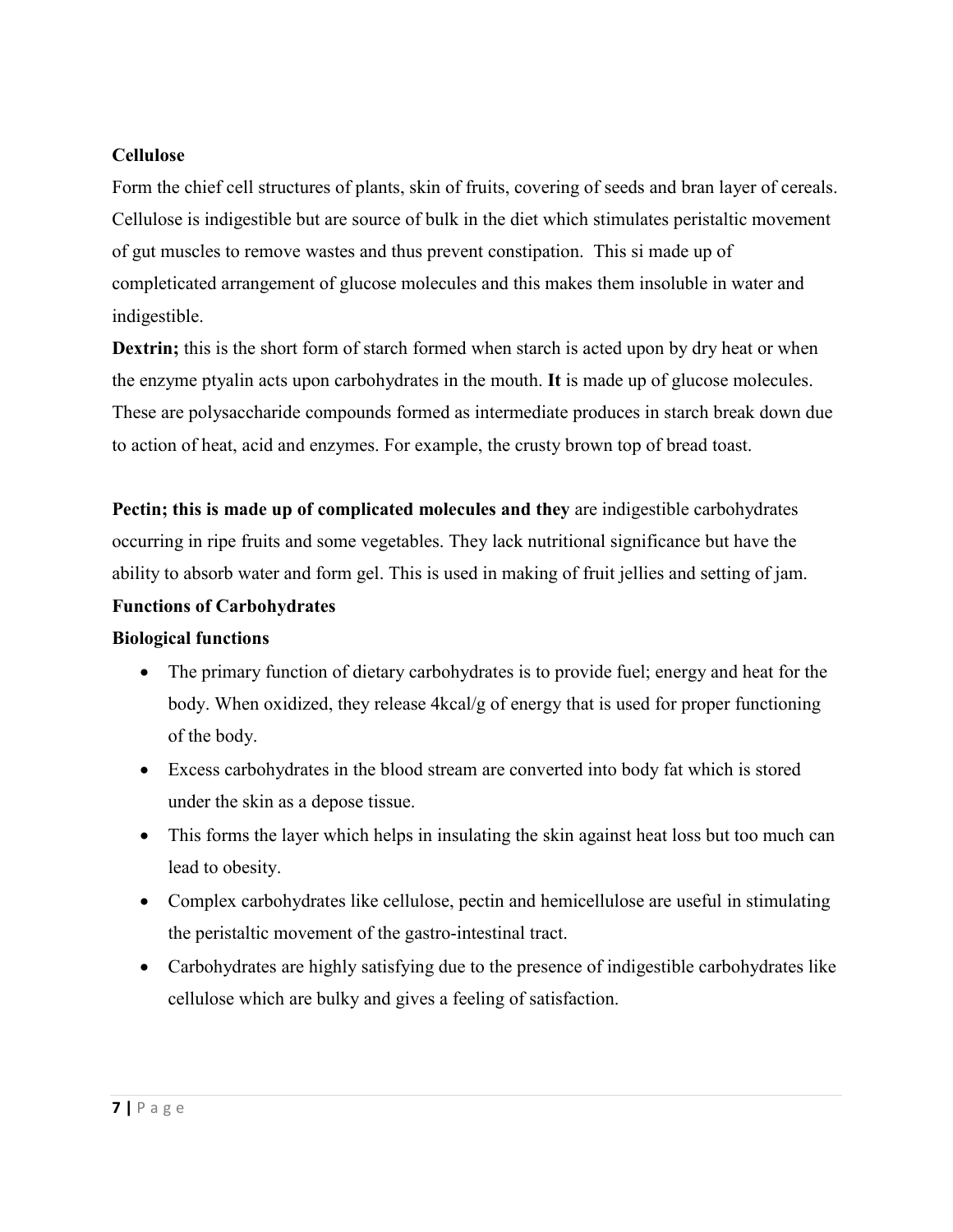- Dietary carbohydrates have a protein sparing effect hence help to regulate protein metabolism. The body will use carbohydrates preferably as source of energy when they are sufficiently supplied hence sparing proteins for its primary function of tissue building. A constant amount of glucose is necessary for the proper functioning of the brain and central nervous system.
- Glucose is converted to glycogen which acts as an emergency energy reserve for the body. This helps to maintain the normal blood sugar at 90-80mg/dl. This is controlled by insulin and glucagon.
- Carbohydrates are required for normal fat metabolism. When carbohydrates are severely restricted like during fasting, starvation, excess fats will be metabolized faster so as to provide energy. This leads to accumulation of incompletely oxidized products like ketone and acids that cannot be metabolized.
- Carbohydrates combine with protein to form glycoprotein with help in the formation of cell membrane.
- Oxidation of carbohydrates leads to production of heat energy. This produces warmth to the body.
- Lactose also enhances the absorption of calcium by forming calcium lactate which is soluble.

# **Functions of Carbohydrates in Cookery**

# **Effects of Heat on Carbohydrates**

Moist and dry heat affects the physical and chemical properties of carbohydrates differently as shown below;

# **Moist heat**

- Starch; Starch grains absorb water, swell, softens and burst releasing the starch cells and amylopectin (gel) which thickens the liquid e.g when making porridge, white sauces, millet bread(kalo) and soup. This process is called Gelatinization.
- Cellulose; Moist heat causes cell walls of fruits and vegetables to soften and become more digestible. If over cooked, they will disintegrate.
- Sugar; moist heat causes sugar to dissolve more easily to form syrup.
- Further heating causes the syrup to darken in color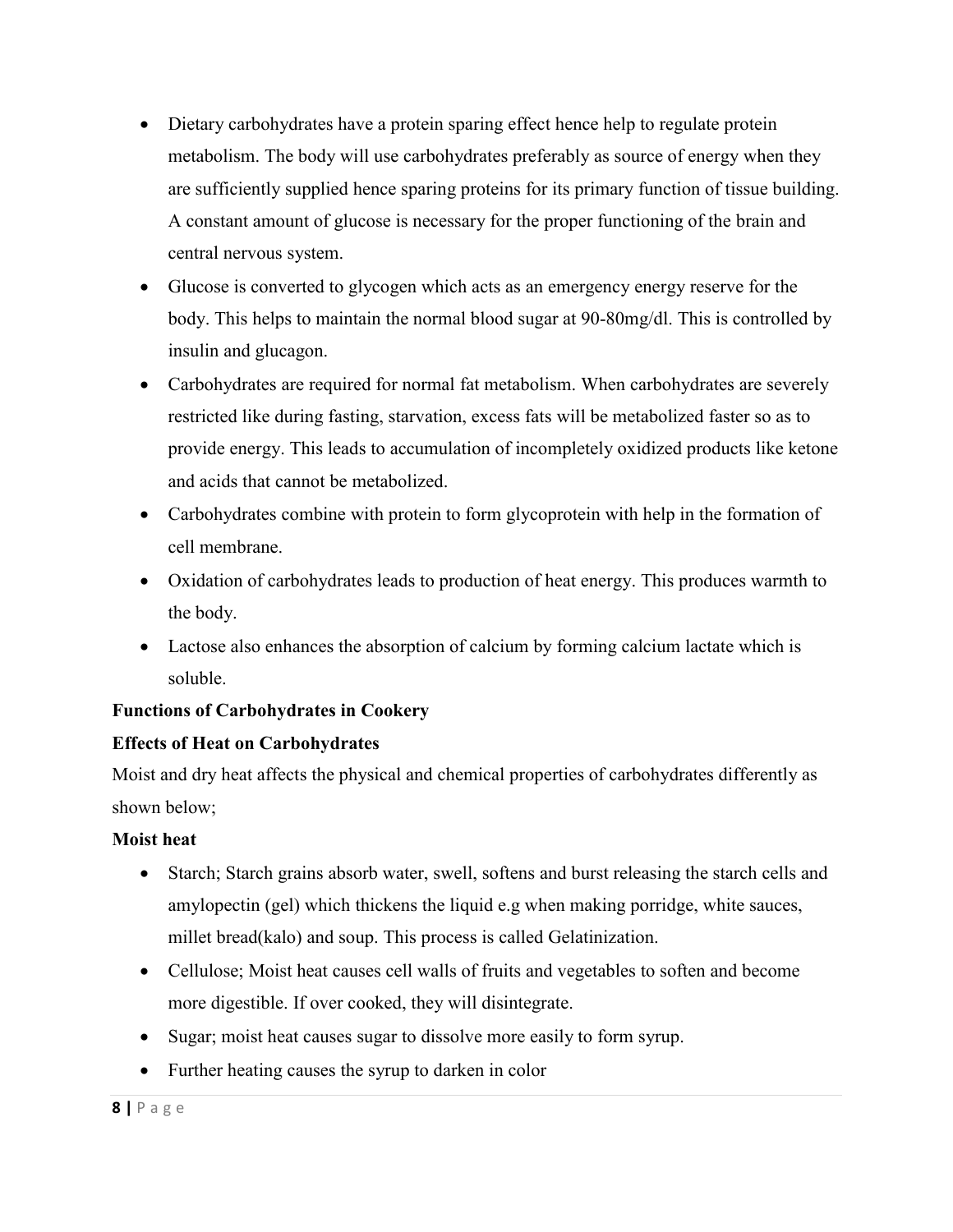Sugar will burn or carbonize at 160 c

# **Dry heat**

Dry heat causes the starch grain to burst eg pop corns, maize.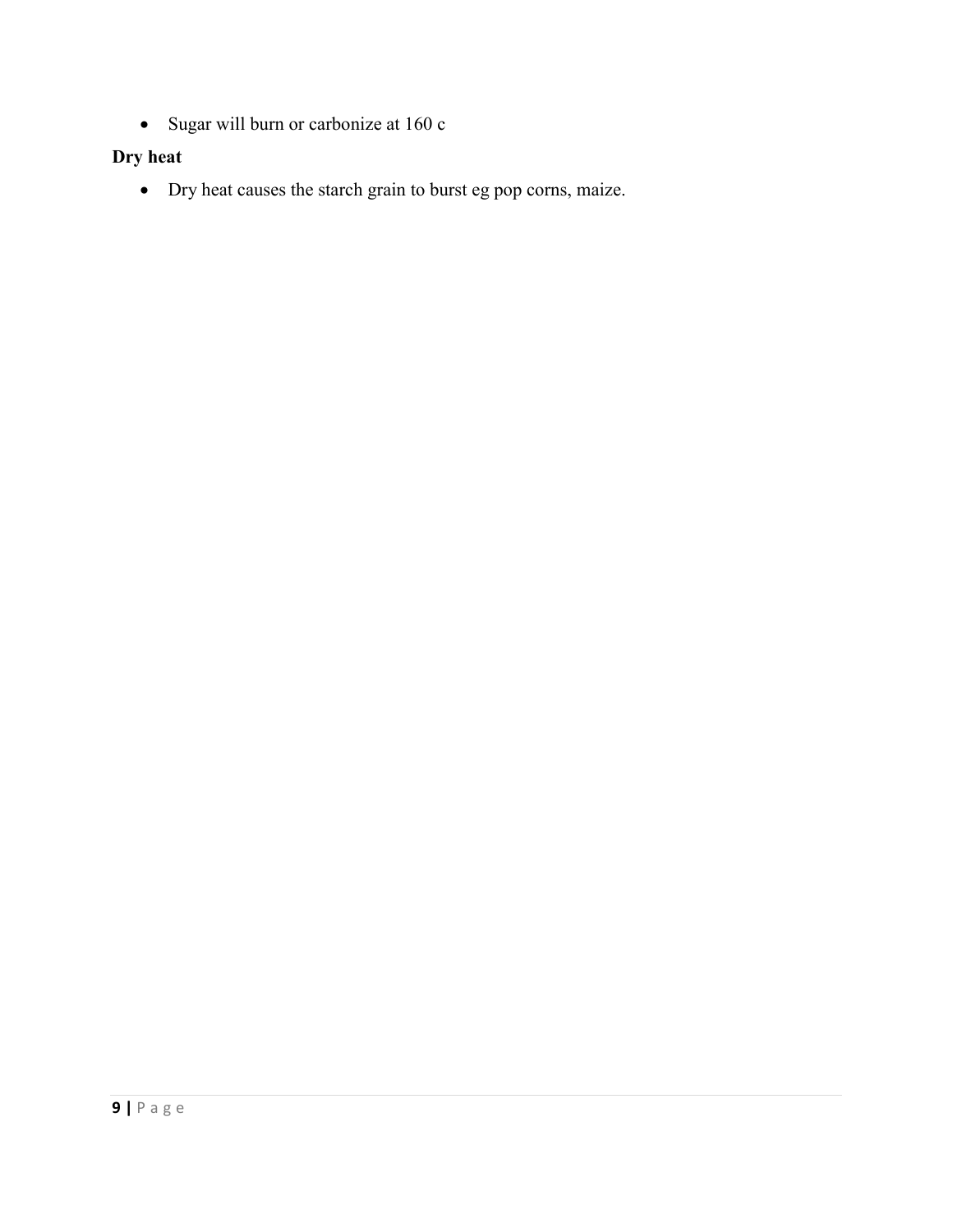Surface or outside starch grains are converted to pale brown compounds known as dextrins. This improves the flavor and appearance of food. This process is known as dextrinization.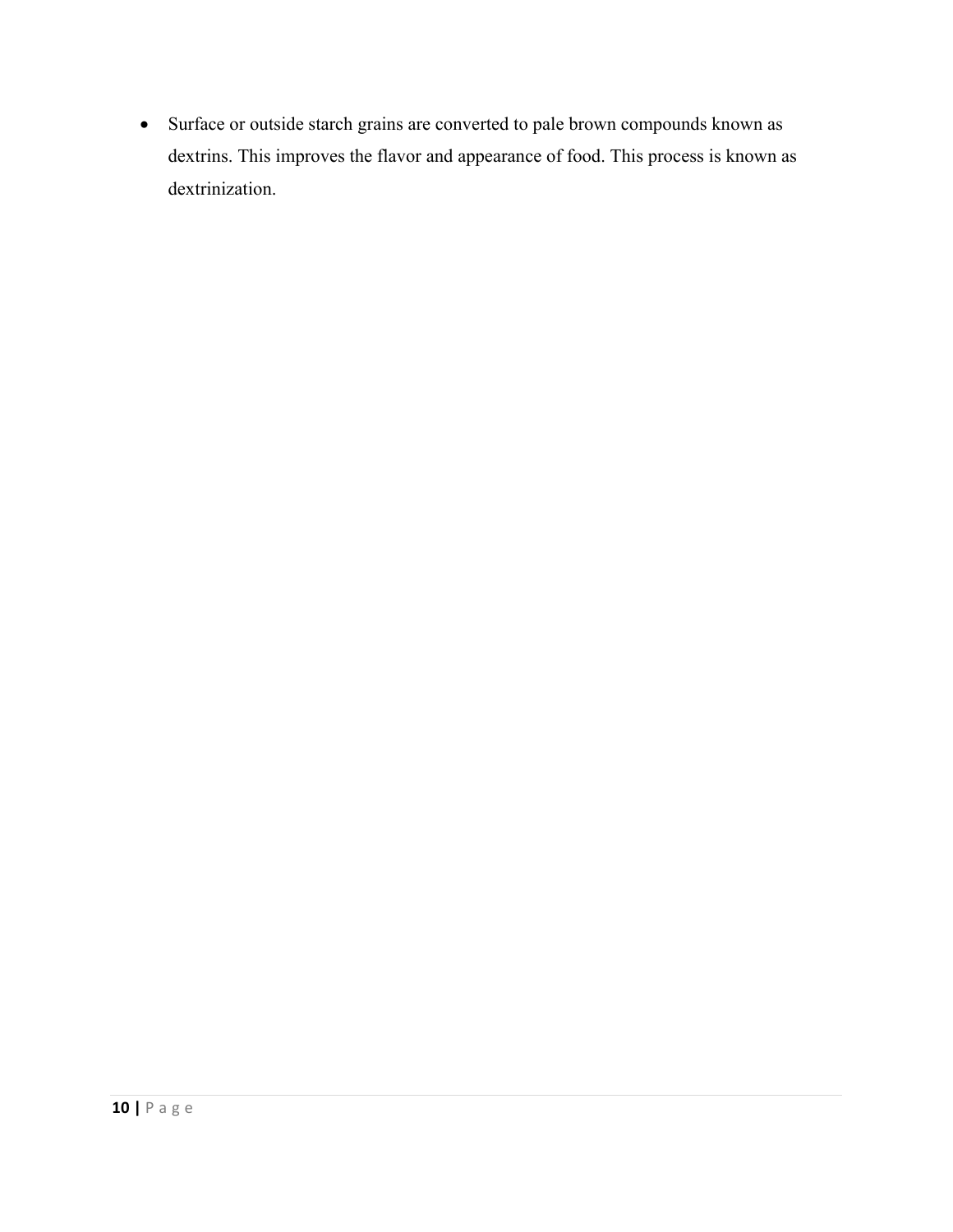Excess or overheating leads to burning or blackening. Dry heat causes sugar to melt and form a brown coloured molden liquid known as a caramel. This is known as caramelization.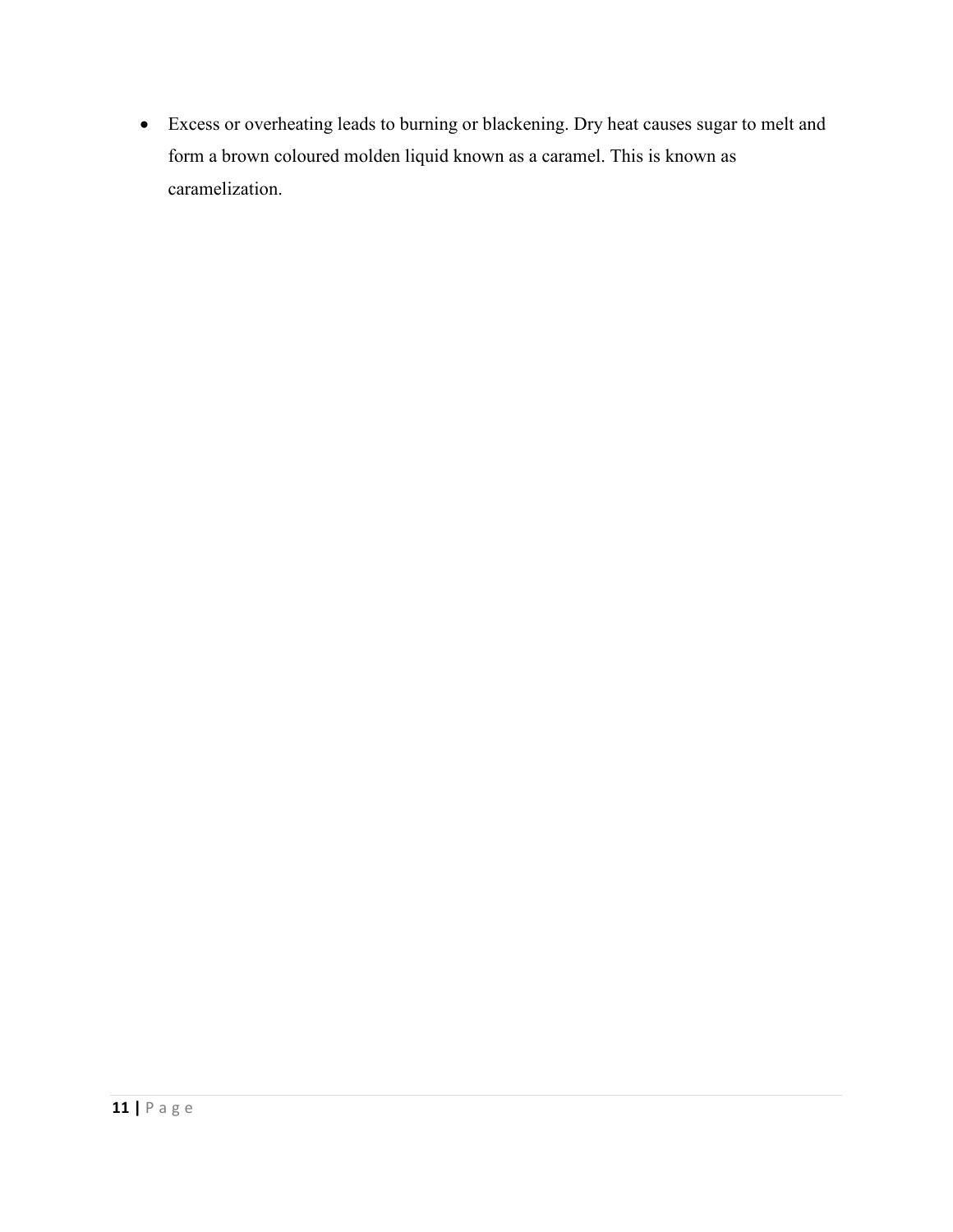Overheating will develop bitter unpleasant flavor.

Further heating will lead to burning and form charcoal (carbon).

# **Digestion of Carbohydrates**

# **1. Mouth**

- Digestion of carbohydrates starts off with mastication by the teeth to breakdown food into small particles.

- Food is then mixed with saliva which contains salivary amylase (ptyalin) enzyme.

- Salivary amylase converts cooked starch to maltose. Salivary amylase has no action on un cooked starch, therefore cooking helps to rapture the starch cell walls to ease action of enzymes. Food is then pushed to the stomach.

# **2. Stomach**

- Food is mixed with gastric juice which contains gastric or hydrochloric acid.

- Hydrochloric acid stops the action of the alkaline ptyalin and no further digestion of carbohydrates takes place in the stomach since the enzyme is inactive in acid medium. Peristaltic action pushes food into the duodenum and small intestines.

# **3. Duodenum**

- Food is mixed with pancreatic juice from the pancreas which contains pancreatic amylase.

- Pancreatic amylase converts the remaining starch to maltose. Food is pushed to the small intestines.

# **4. Small Intestines**

The intestinal glands produce 3 enzymes to complete carbohydrates digestion. These include; - Maltase which converts maltose to glucose

- Sucrose/ invertase which converts sucrose to glucose and fructose.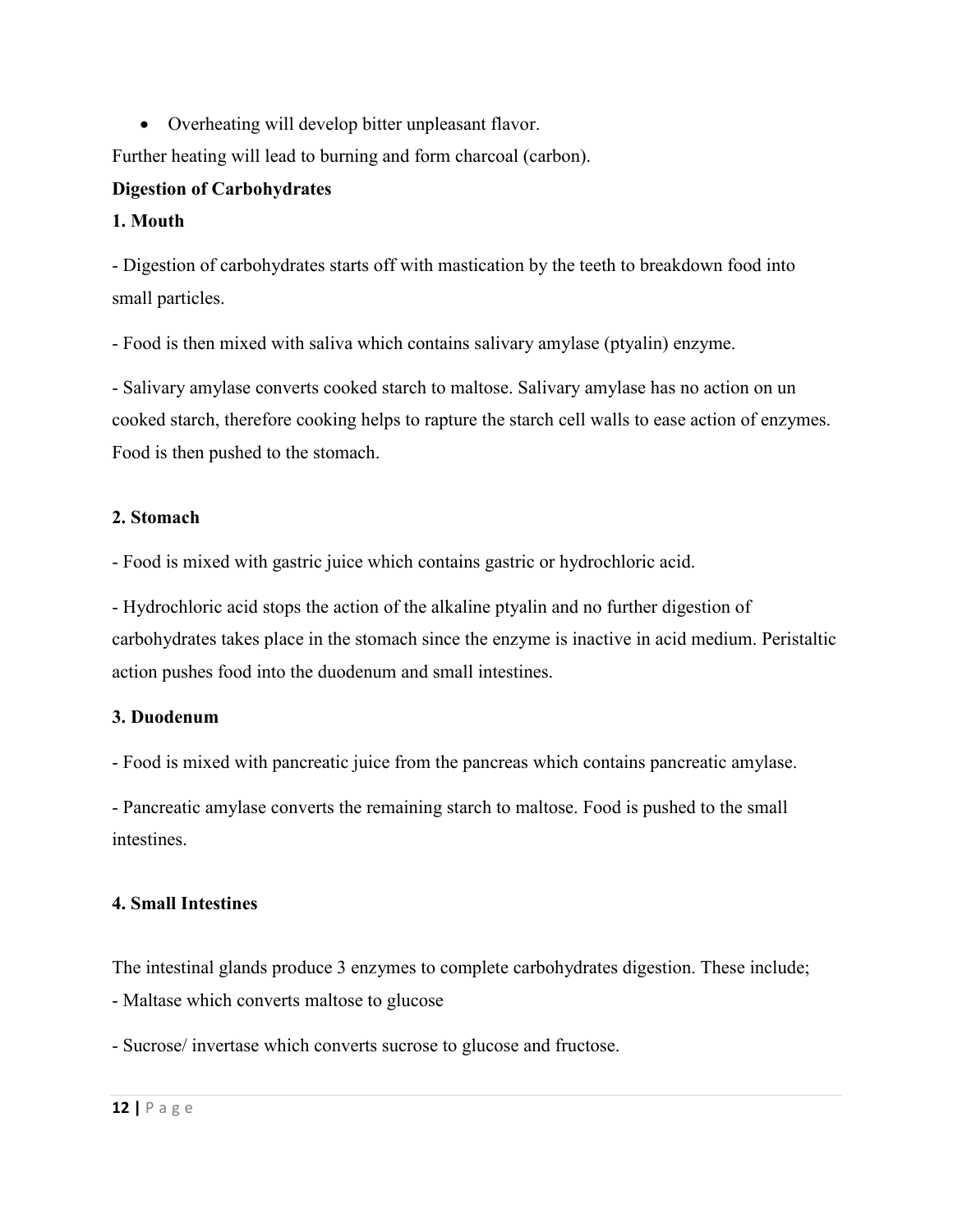- Lactose converts lactose to galactose and glucose.

- Indigestible polysaccharides may undergo partial breakdown of the intestinal bacteria.

10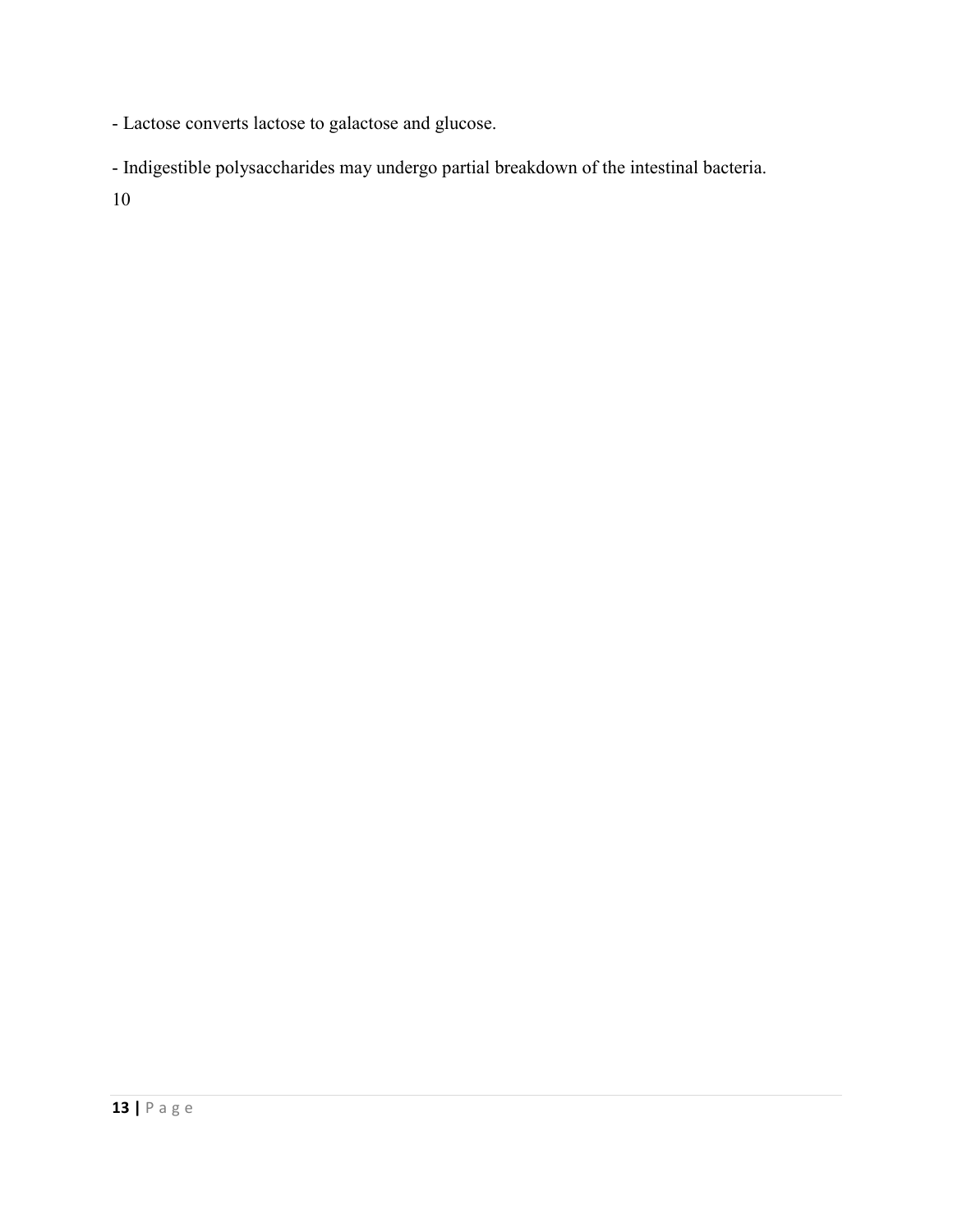# **5. Absorption**

- CHO are absorbed from the small intestines through the villi and into the blood stream inform of glucose with some fructose and galactose. The villi increase surface area for absorption.
- Fructose and galactose are converted into glucose for the final absorption. These travel through the hepatic portal vein to the liver where they are either oxidized to produce energy and heat, combined with phosphate and potassium to form glycogen and stored in the liver for future use.
- The excess is converted to fats and stored as a depose tissue.
- The rest is eliminated as feaces.

#### **Diabetes Mellitus.**

It is a chronic metabolic disorder characterized by the absence or inadequate insulin hormone which leads to increased glucose level.

This condition can be hereditary but also common with overweight, obese and elderly people. Diabetes mellitus is mainly caused by the following;

- Genetic factors which lead to inheriting of altered or mutated genes responsible for production of insulin. This makes insulin un available.

- Failure of defective B-cells of the pancreas to secrete any insulin.

- Obesity and hypertension which increases the sensitivity of tissues to insulin hormone.

### **Effects of Diabetes Mellitus**

The following occur during the initial onset or its uncontrolled state;

- Increased blood glucose (hyperglycemia)
- Excretion or presence of glucose in urine (glycosuria)
- Increased thirst (polydipsia)
- Increased urination (polyphagia)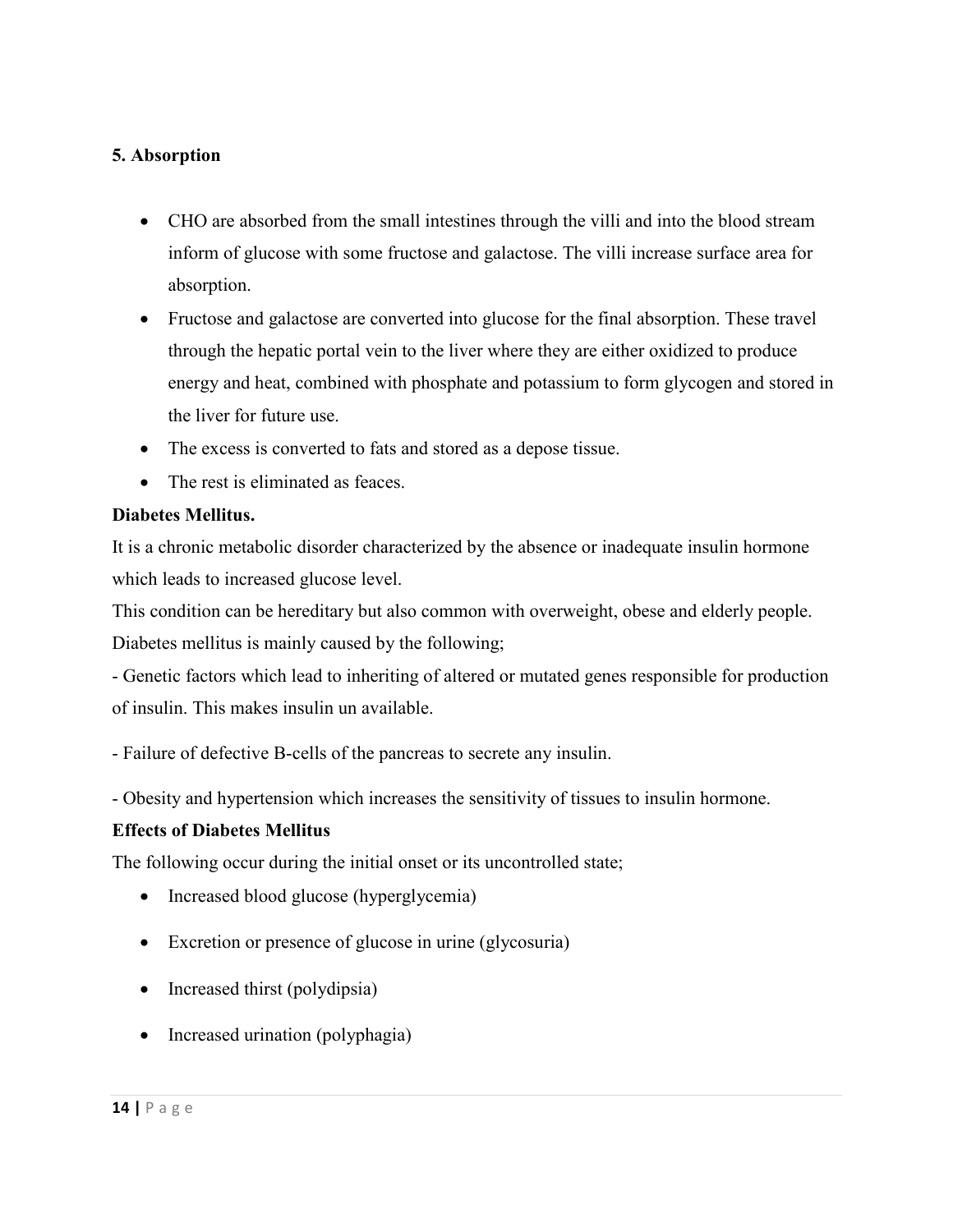- Weight loss in type I and obesity and type II . More serious causes can lead to; Mental instability, forgetfulness and confusion., Blurred vision, - Body sores which fails to heal
- General body weakness

Severe causes can lead to;

- Brain damage
- Fluid and electrolyte imbalance which leads to edema and body dehydration.

- Ketoacidosis occurs due to disturbance of the acid base balance from ketone bodies accumulating from excessive fat breakdown. The hydrogen on concentration increases and these appear in urine. This leads to formation of acid urine and renal failure.

- Coma and death.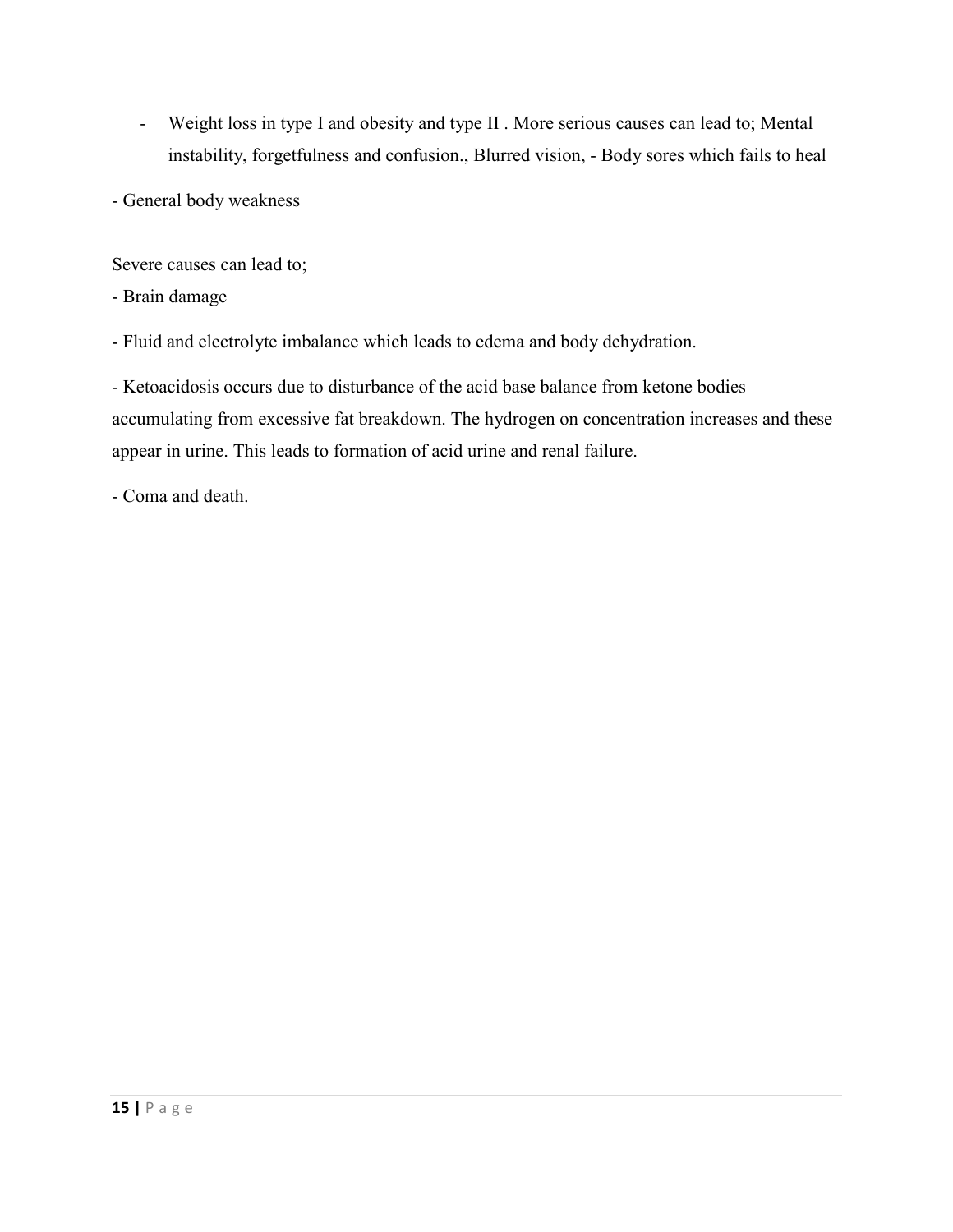### **Diabetes Insipidus**

- Diabetes insipidus is a condition or specific injury of the pituitary gland which produces insufficient antidiuretic hormone (ADH) or vasopressin, a hormone that helps the kidney to reabsorb adequate amount of water.
- This leads to copious output of non-sweet urine, great thirst and sometimes a large appetite, large quantities of dilute non-sweet urine may be excreted. This can be as high as 5 t0 30 litres per day.
- The condition can be controlled by daily injection of posterior pituitary extract.

### **DIETARY FIBER**

Dietary fiber is a type of carbohydrate that cannot be digested by our bodies' enzymes. It is found in edible plant foods such as cereals, fruits, vegetables, dried peas, nuts, lentils and grains.

### **CLASSIFICATION OF FIBRES**

Fiber is grouped by its physical properties and is called soluble, insoluble or resistant starch.

**Soluble fiber** ;which dissolves in water is readily fermented in the colon into gases and physiologically active by-products, such as short-chain fatty acidsproduced in the colon bygut bacteria; it is viscous, may be called prebiotic fiber, and delays gastric emptying which, in humans, can result in an extended feeling of fullness. Examples include; arabinoxylan, fructans, inulin, alginicacids, raffinose

**Insoluble fiber;** which does not dissolve in water – is inert to digestive enzymes in the upper gastrointestinal tract and provides bulking. Some forms of insoluble fiber, such as resistant starches, can be fermented in the colon. Bulking fibers absorb water as they move through thedigestive system, easing defecation. Examples of insoluble dietary fiber include; cellulose, Chitin, hemicellulose, hexoses, pectose, lignin, xanthan gum, resistant starch.

### **Physicochemical properties**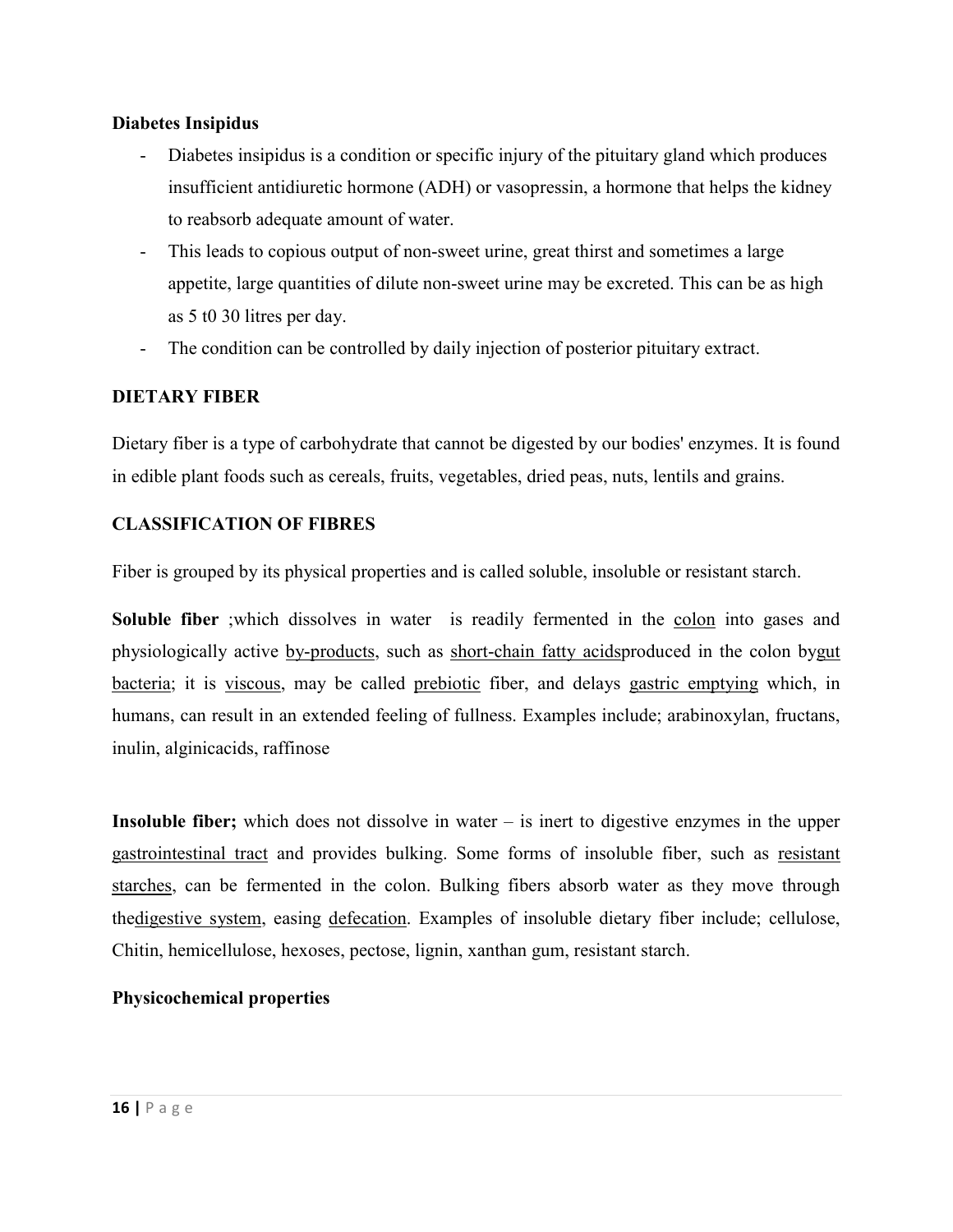Dietary fiber has distinct physicochemical properties. Most semi-solid foods, fiber and fat are a combination of gel matrices which are hydrated or collapsed with microstructural elements, globules, solutions or encapsulating walls. Fresh fruit and vegetables are cellular materials.

- The cells of cooked potatoes and legumes are gels filled with gelatinized starch granules. The cellular structures of fruits and vegetables are foams with a closed cell geometry filled with a gel, surrounded by cell walls which are composites with an amorphous matrix strengthened by complex carbohydrate fibers.
- Particle size and interfacial interactions with adjacent matrices affect the mechanical properties of food composites.
- Food polymers may be soluble in and/or plasticized by water. Water is the most important plasticizer, particularly in biological systems thereby changing mechanical properties.
- The variables include chemical structure, polymer concentration, molecular weight, degree of chain branching, the extent of ionization (for electrolytes), solution pH, ionic strength and temperature.
- Cross-linking of different polymers, protein and polysaccharides, either through chemical covalent bonds or cross-links through molecular entanglement or hydrogen or ionic bond cross-linking.
- Cooking and chewing food alters these physicochemical properties and hence absorption and movement through the stomach and along the intestine.

### **Functions**

- a. Increases food volume without increasing caloric content to the same extent as digestible carbohydrates, providing satiety which may reduce appetite.
- b. Attracts water and forms a viscous gel during digestion, slowing the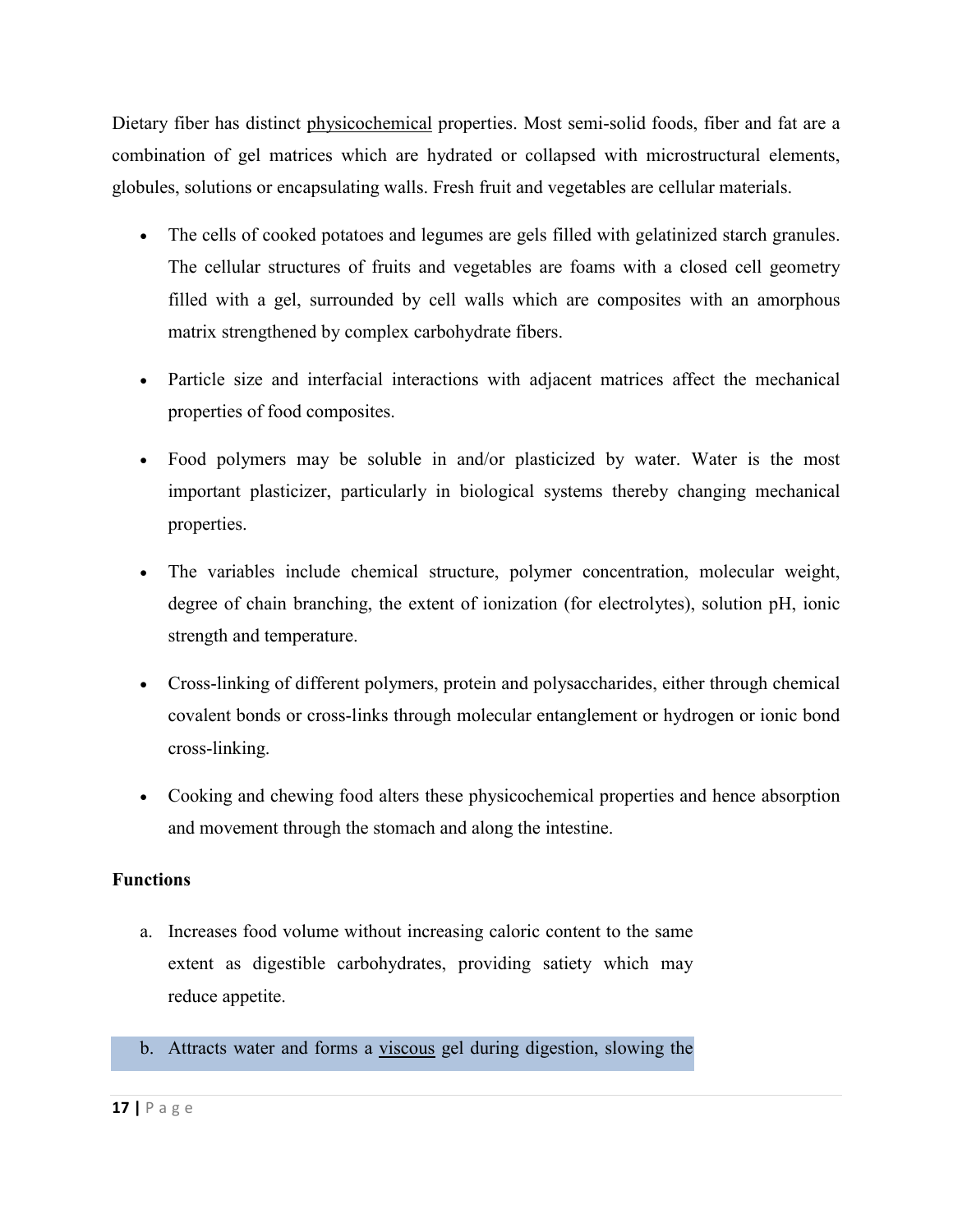emptying of the stomach and intestinal transit, shielding carbohydrates from enzymes, and delaying absorption of glucose, which lowers variance in blood sugar levels

- c. Lowers total and LDL cholesterol, which may reduce the risk of cardiovascular disease
- d. Regulates blood sugar, which may reduce glucose and insulin levels in diabetic patients and may lower risk of diabetes.
- e. Speeds the passage of foods through the digestive system, which facilitates regular defecation
- f. Adds bulk to the stool, which alleviates constipation
- g. Balances intestinal pH and stimulates intestinal fermentation production of short-chain fatty acids
- h. Fiber does not bind to minerals and vitamins and therefore does not restrict their absorption, but rather evidence exists that fermentable fiber sources improve absorption of minerals, especially calcium. Some plant foods can reduce the absorption of minerals and vitamins like calcium, zinc, vitamin C, and magnesium, but this is caused by the presence of phytate (which is also thought to have important health benefits), not by fiber

# **SOURCES OF DIETARY FIBER ACCORDING TO CLASSIFICATION**

Some plants contain significant amounts of soluble and insoluble fiber. For example, plums and pruneshave a thick skin covering a juicy pulp. The skin is a source of insoluble fiber, whereas soluble fiber is in the pulp. Grapes also contain a fair amount of fiber.

### **WATER SOLUBLE DIETARY FIBER**

- legumes (peas, soybeans, lupins and other beans)
- oats, rye, chia, and barley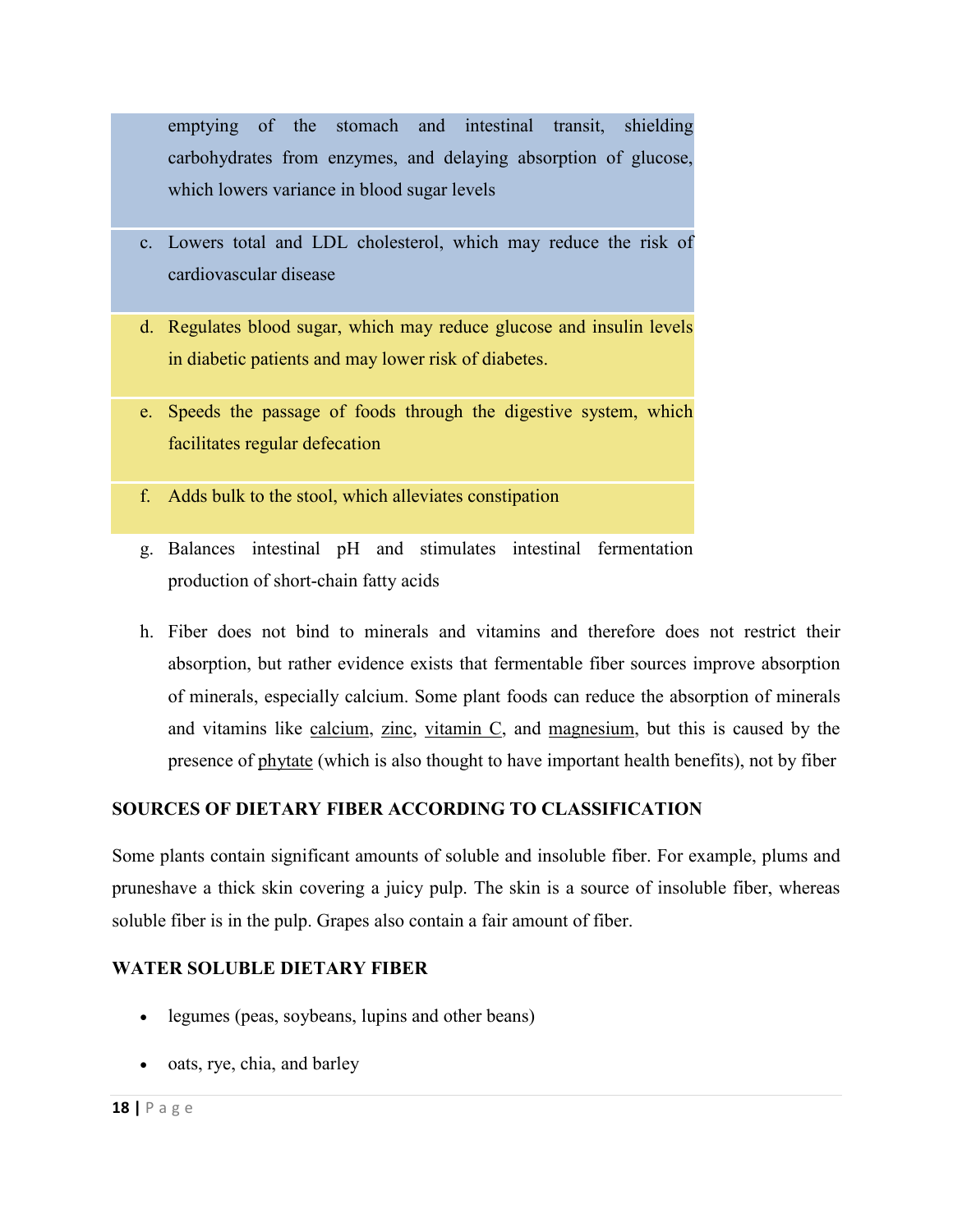- some fruits (including figs, avocados, plums, prunes, berries, ripe bananas, and the skin of apples, quinces and pears)
- certain vegetables such as broccoli, carrots, and Jerusalem artichokes
- root tubers and root vegetables such as sweet potatoes and onions (skins of these are sources of insoluble fiber also)
- psyllium seed husks (a mucilage soluble fiber) and flax seeds
- nuts, with almonds being the highest in dietary fiber

### Sources of **insoluble fiber** include:

- a. whole grain foods
- b. wheat and cornbran
- c. legumes such as beans and peas
- d. nuts and seeds
- e. potato skins
- f. lignans
- g. vegetables such as green beans, cauliflower, zucchini (courgette), celery, and nopal
- h. some fruits including avocado, and unripe bananas
- **i.** the skins of some fruits, including kiwifruit, grapes and tomatoes

### **LIPIDS**

The word lipids are a biochemical name given to a group of greasy substances which are hydrophobic in nature. They belong to a group of substances called Esters.

An Ester is a compound resulting from the reaction of an alcohol and acids.

**19 |** P a g e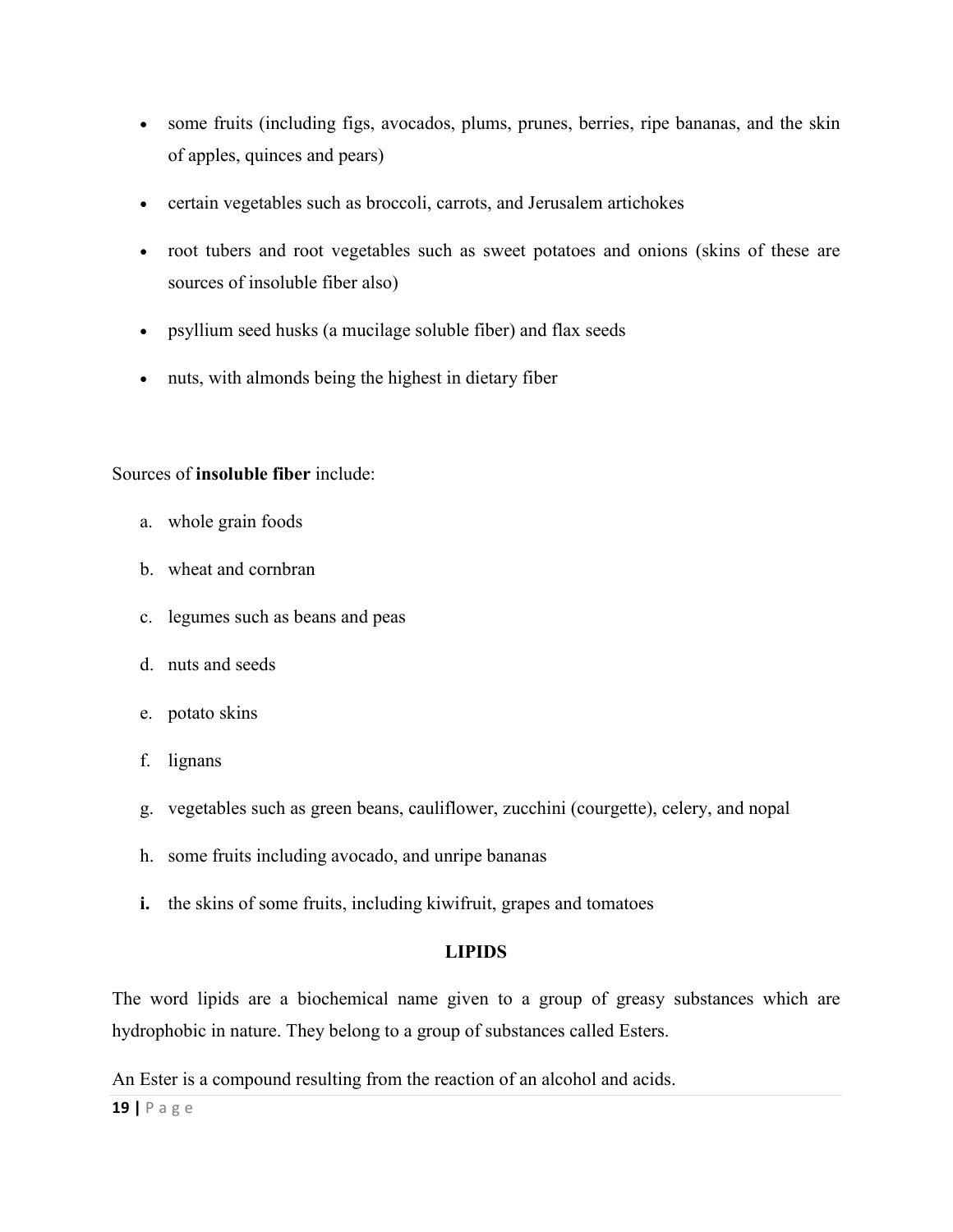Lipids are insoluble in water but soluble in organic liquids like ether, benzene, chloroform, alcohol and, acetone

They are the most concentrated source of energy compared to other food nutrients because they contain the most number of carbon atoms. Their energy yield is 1g of lipids yields 9kilocalories.

### Elemental composition

Lipids consist of carbon, hydrogen, and oxygen just like other food nutrients but in different proportions.

#### Chemical composition

Chemically, lipids are composed of;

- 1. Glycerol ( trihydricalcohol)
- 2. Fatty acids

### Classification of lipids

Lipids are mainly classified into two.ie.simple and compound lipids or derived lipids.

**Simple lipids** include; oils, fats, and wax.

**Compound lipids** include; lipoproteins, glycolipids, phospholipids, and steroids.

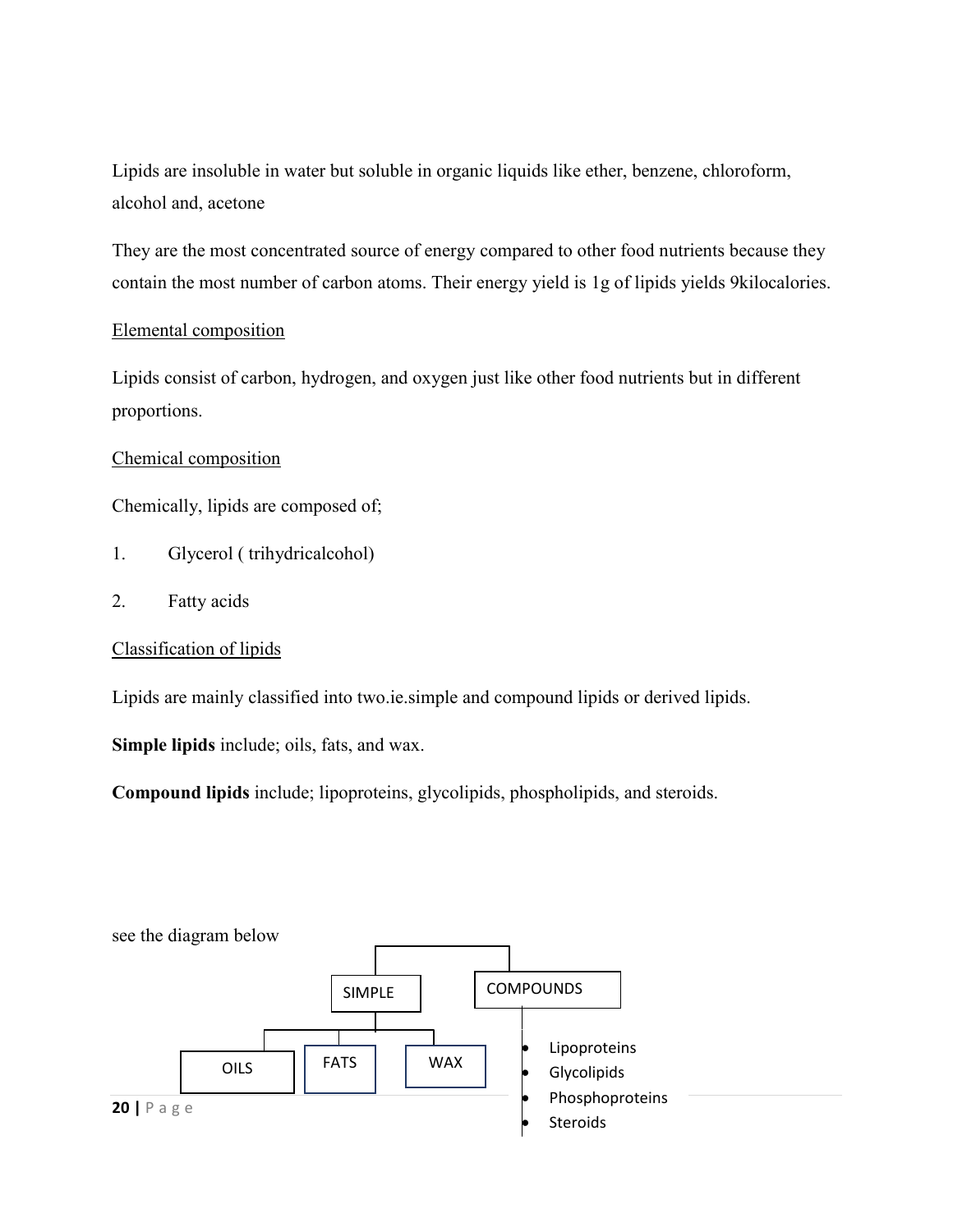### **Simple lipids:**

These are lipids which are composed of only fatty acids and glycerol in their structure.

**Oils;** these are lipids which are liquids at room temperature. They contain unsaturated fatty acids in their structure. They mainly come from plants and fish. They contain a good quantity of good fats and are recommended to be used in the diet.

**Fats:** these are solids at room temperature and they contain mainly saturated fatty acids in their structure. They mainly come from animal sources and they contain bad fats which are not recommended to be eaten regularly in the diets.

**Wax**; Are made from fatty acids combined with the alcohol except glycerol.these are lipids which do not have a nutritional value.

### **Complex/compound/derived lipids**

# **These are lipids which contain non lipid substances in their structure. They include the following;**

**1.Lipo proteins**. It's a combination of a lipid and a protein. The two are combined by the body so that lipids are soluble in blood and lymph. Lipids are Insoluble in water and make it very difficult for transporting them in a water based circulatory system.

The body has solved this problem of developing lipoproteins (passages of lipids wrapped in water soluble proteins. The liver is the center for receiving fatty acids, cholesterol from diet and body tissues. It packages them in to lipoproteins and releases the lipoproteins into circulation

### **Types of lipoproteins**

- **Chylomicrons**
- **Very low density lipoproteins.**
- **Low density lipoproteins (LDL)**
- **High density lipoproteins.**

#### **2.Phospholipids**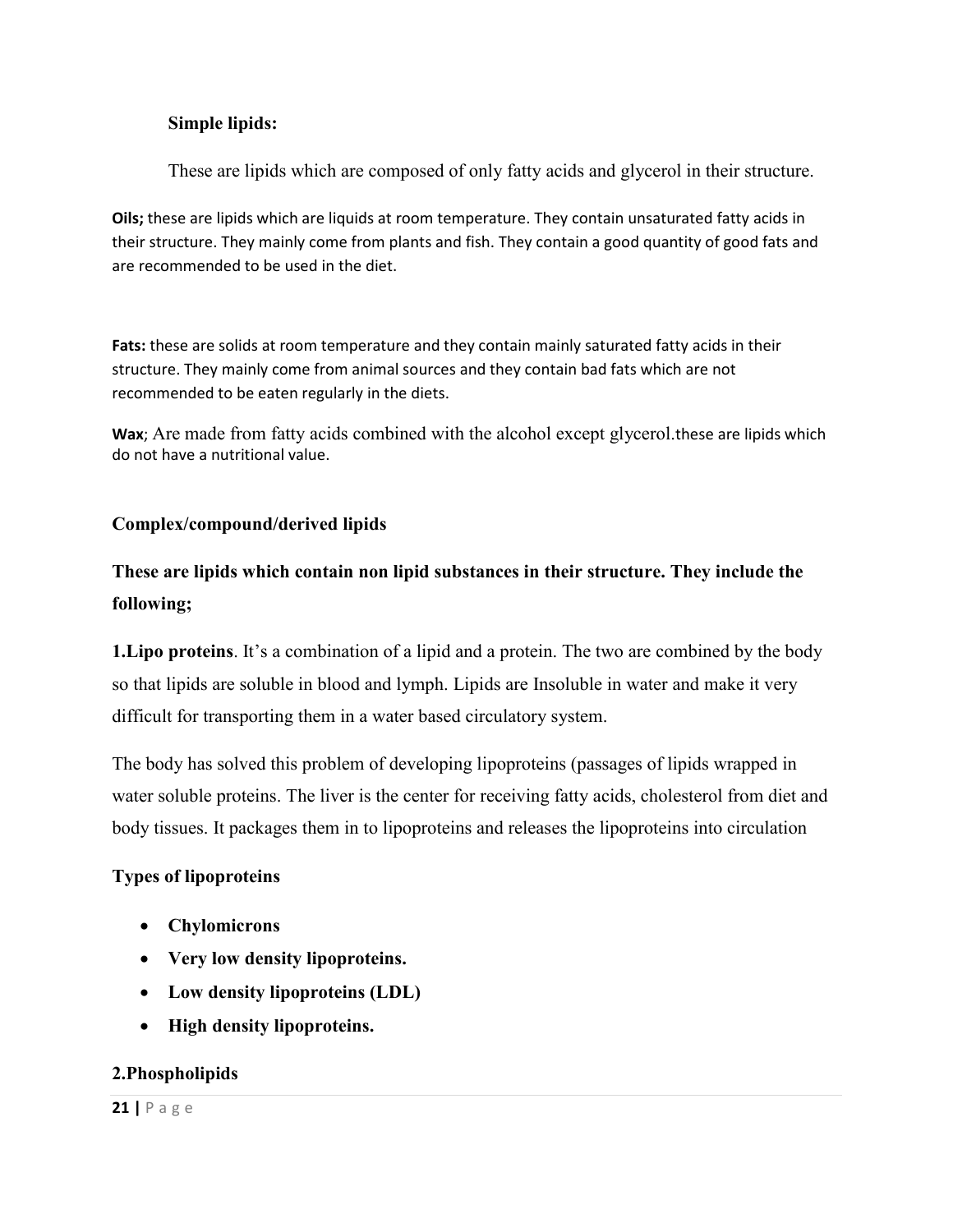This is a combination of a lipid molecule and a phosphate molecule. They are composed of a glycerol molecule, attached to two fatty acids units and the remaining like is taken up by a phosphate radical. They play a role in the digestion and utilization of fats in the body.

They are useful emulsifier e.g lecithin in the egg yolks. They play a role in the transport of lipids in the blood stream.

### **Steroids/sterols**

One of the example of steroids or sterols is cholesterol. It's a white fatlike substance found in the human body and in animal foods notably in the white brain, kidney, liver, egg yolks, meat and head of fish, milk and milk products.It's mainly manufacture by the liver.

It is a raw material for production of bile acid and several hormones e.g Cortisone, testosterone from adrenal gland and the sex hormones

### **Uses of cholesterol in the body.**

- Used in the synthesis of the rigid structure of the cell membrane in the body.
- It's required in the synthesis ofsteroids hormonese.g.testosterone, oestrogen, cortisone.
- Used in the synthesis of bile salts in the liver this is stored in the gall bladder.
- Useful in transporting other lipids in the body
- Important constitute of the myelin sheath and helps to prevent the outflow of the ions which can circuit the movement of nerve impulses.
- Limits the uncontrolled leakage of small molecules (water and ions) in and out of the cell membrane.
- Allow the body cells to control the passage of solutes using the specialised membrane proteins without using energy.
- Used in the synthesis of vitamin D under the influence of ultra violet rays in the subcutaneous layer of the skin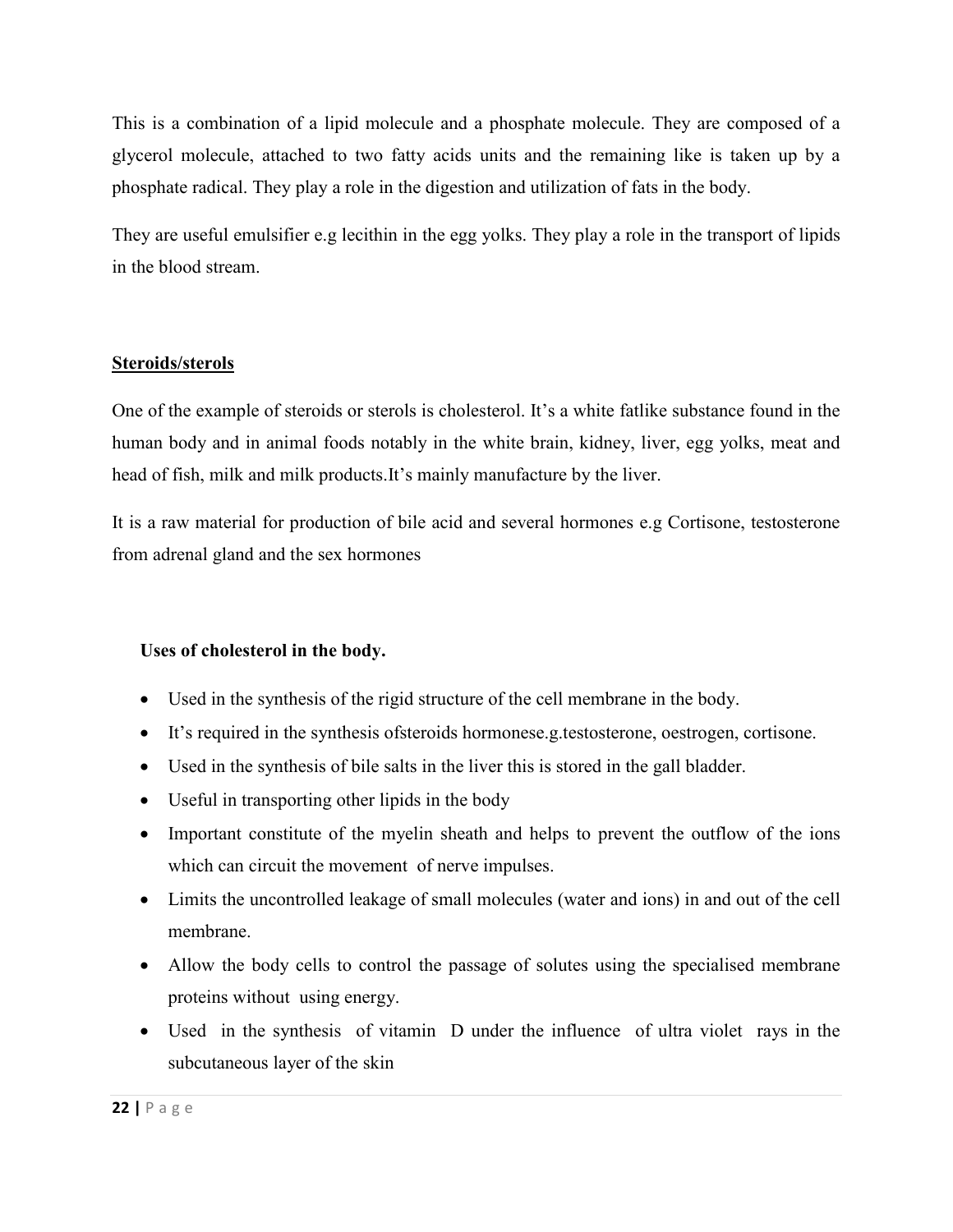• Cholesterol pulls together the fatty acids that influence phospholipids restricting movement or not making them solids .

## **Glycolipids;**

They are found inlarge quantities in the brain and less in the liver spleen and kidneys e.g Cerebsosides.

# Properties of lipids

# **1. Physical properties**

- **Melting**: lipids melt when heat is applied on them. Solid fat melts at a higher temperature that is why it is solid at room temperature. Oils have a low melting point and that is why they areliquids at room temperature.
- **Smoke point;** When heating continues, a blue haze rises. And at this point it is said that the fat has smoked hot. The temperature at which the fat smokes hot is called the smoke point .It may range from  $200-210^0C$  and varies according to the type of lipid. Fats reach smoke point at a lower temperature compared to oils and that is why fats are not used for deep frying. Oils can be heated over  $190^{\circ}$ C without burning and the smoke point is about 230C. The normal frying temperature should be between  $180-190^0C$ .
- **Flash point**: At smoke point, the fat decomposes into fatty acids and glycerol. Above smoke point, the fat may catch fire. The temperature at which the fat catches fire is called the flash point. Oils have a higher flash point compared to fats.

Note; Oils have high smoke points and flash points than solid fats.ie.the flash point of oils is 320-330<sup>o</sup>C and that of fat is  $10^{0}$ C-15<sup>o</sup>C less.

When oils or fat are mixed with impurities, their smoke points lower.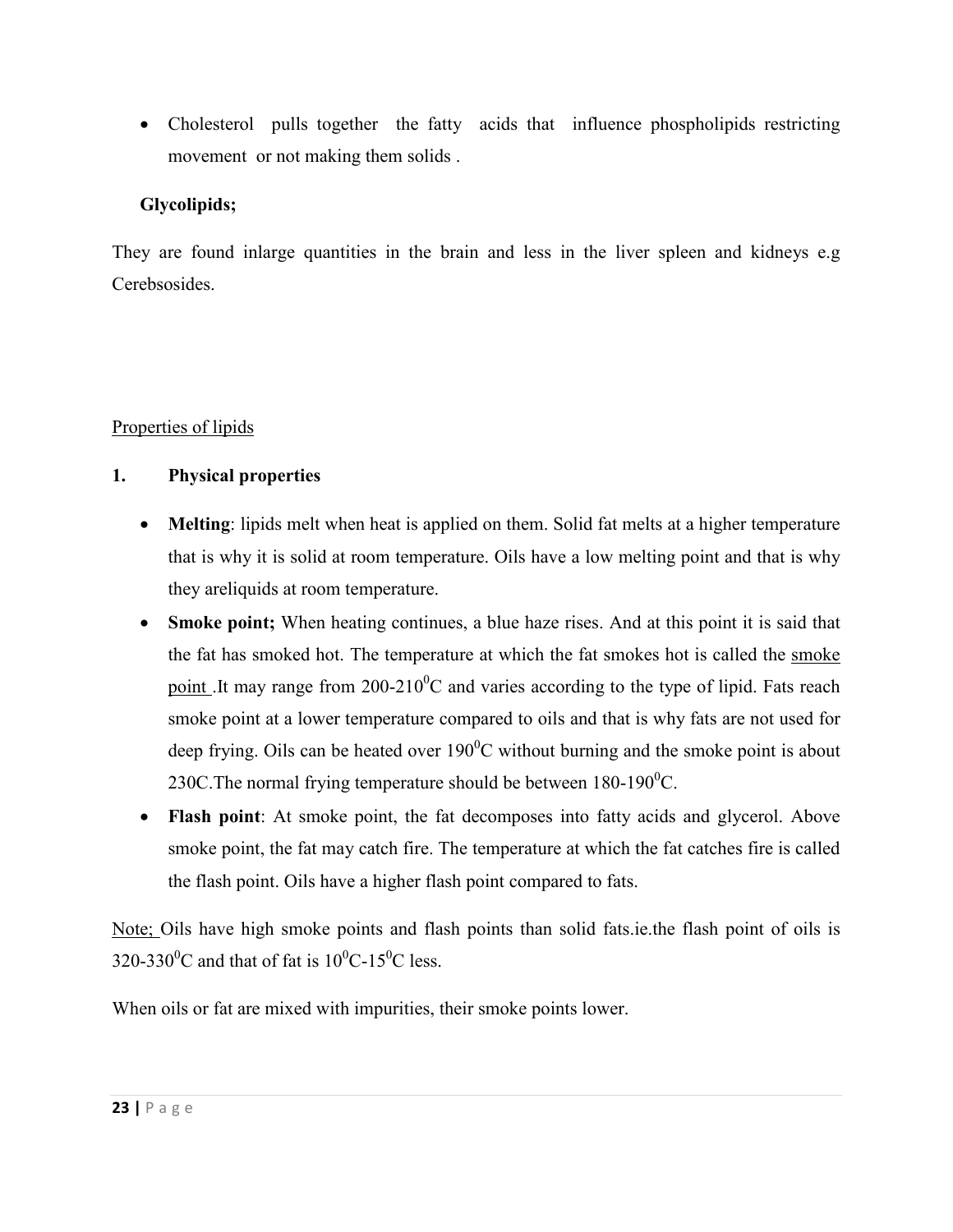Over heating (burning) causes glycerol to decompose into acrolein (a substance that gives the smell of burnt oil.) Saturated fats are solid at room temperature while unsaturated fats at room temperature.

# **Solubility:**

Fats and oils are soluble in organic solvents like benzene, chloroform, ether, alcohol. They are insoluble in water.

- They are bad conductors of heat
- Pure fats and oils are colourless, odourless and taste less.
- They are insoluble in water since water is polar.

### **2.Chemical properties of lipids.**

### **Hydrogenation**

Hydrogenation is the process by which hydrogen is added to a substance. Oils containing unsaturated fatty acids can be hydrogenated in the presence of high temperature, pressure and finely divided nickel. By this process, the oils are converted into solid fats(glycerides of saturated fatty acids). This reaction forms a basis of the industrial production of hydrogenated oil. During the hydrogenation process the number of double bonds in unsaturated oils is reduced causing them to solidify as hard saturated fat and linoleic content decreases. This explains why fats are poor sources of linoleic acid.

### **Importance of hydrogenation;**

- $\triangleright$  Hydrogenation is used to improve the keeping quality of liquid oils because it reduces the occurrence of oxidative rancidity. During the industrial process of lipids hydrogenation, anti oxidants like butylated hydroxytoluene (BHT) and Butylated hydroxyAnisole(BHA) may also be added to improve the shelf life of the lipids.
- > Hydrogenation also increases the use of lipids for example for creaming as a method of cake making.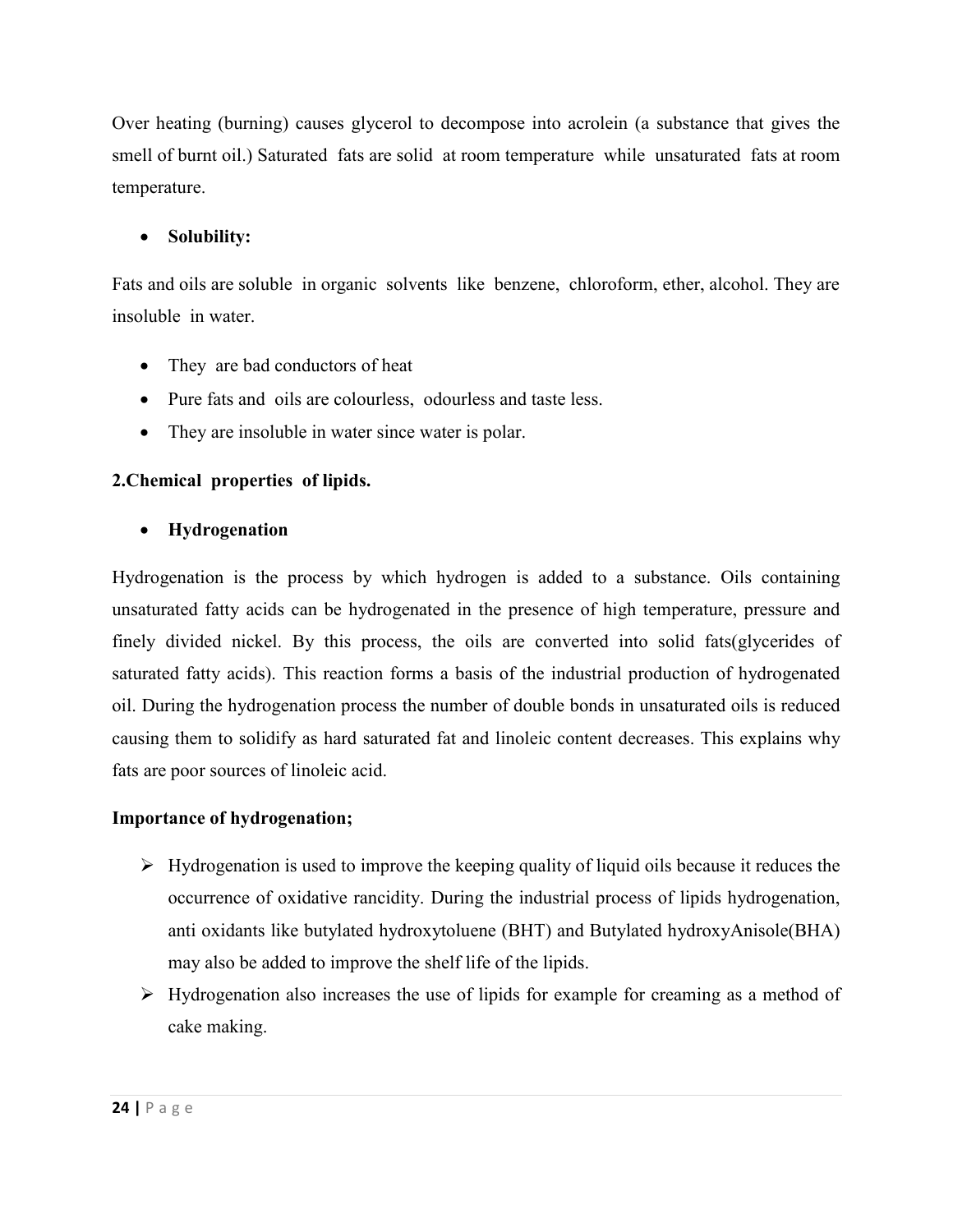$\triangleright$  Fortification of fat is also possible during hydrogenation. For example addition of vitamin E to margarine this improves nutrition value of the margarine.

# **Plasticity;**

Plasticity is the ability of fat to respond to friction and pressure. The property of plasticity results from a mixture of triglycerides, each having it's own melting point.

When most of the triglycerides are below their melting points, the mixture is solid. In its solid state, it consists of a network of very small fat crystals surrounded by small quantities of liquid triglycerides. The solid network is not rigid that is to say; the crystals can slide over one another giving the plastic property of fats.

When the temperature of the fat is increased, the solid network breaks and plasticity of mixture increases until it becomes a liquid, when all triglycerides have melted. This property of lipids is used during cake making in creaming and rubbing in.

### **Rancidity**

This is the spoilage of fats and oils and it occurs naturally. Rancidity occurs in two ways;

- $\triangleright$  Oxidative rancidity
- $\triangleright$  Hydrolytic rancidity

**Hydrolytic rancidity**; It is caused by presence of moisture in the fat or oil. The glycerol molecule and fatty acids separate by hydrolysis. Hydrolytic rancidity is catalyzed by the presence of lipase enzymes and microorganisms like bacteria moulds and yeast. The remains of food particles in the oil during frying can cause hydrolytic rancicidity.

**Oxidative rancidity**; It is the most common lipid spoilage due to the presence of oxygen.

The unsaturated fatty acids in the oil react with oxygen and form oxyns compounds with a characteristic bad smell. The reaction can be speeded up by increase in temperature and presence of metals such as copper, nickel, and Iron. Oxidative rancidity can be prevented by addition of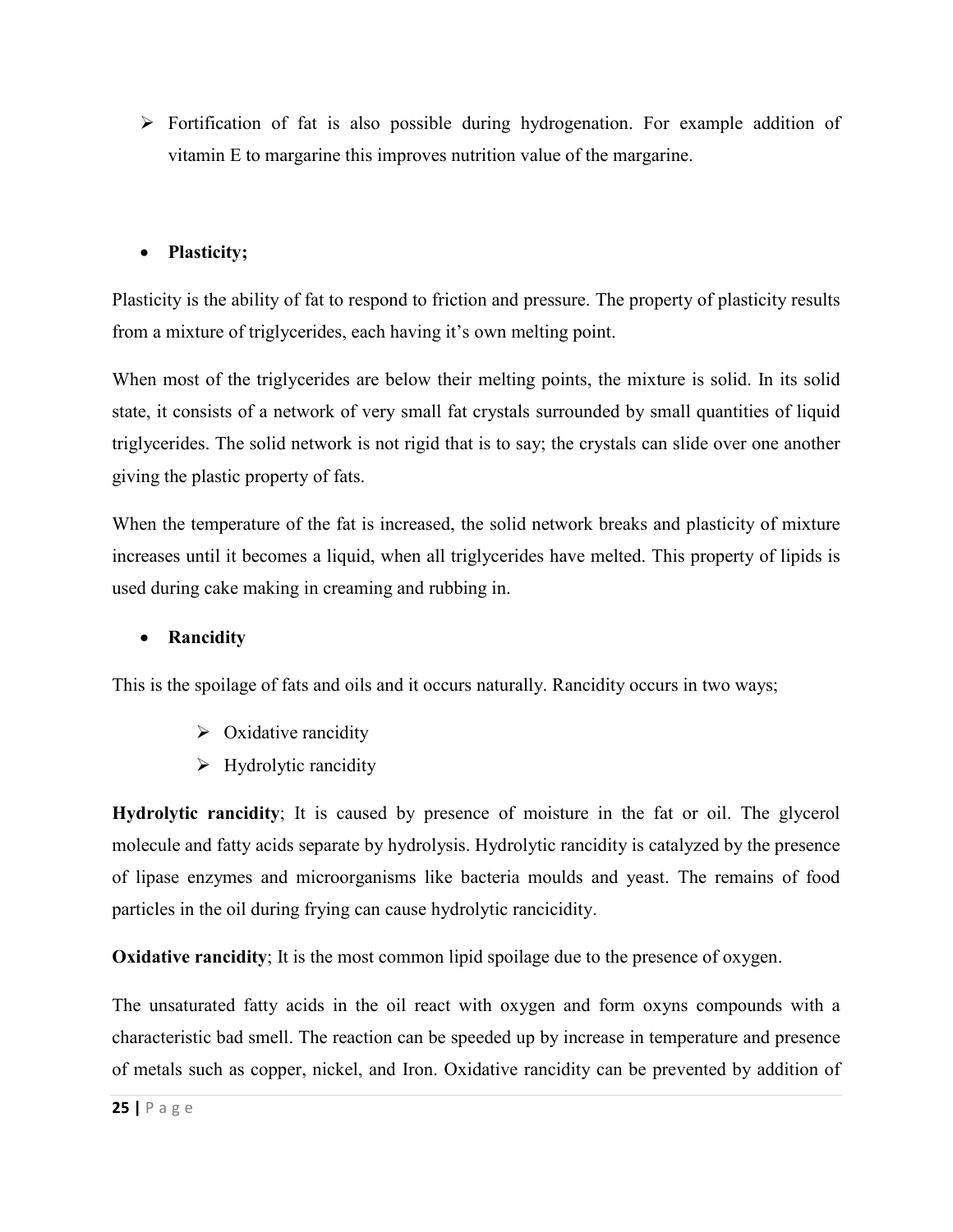antioxidants to the oil. The antioxidants are; butylated hydroxyl toluene and butylated hydroxylanisole. Store oils in stoppered bottles in cool dark places. Fats can be kept in fridges.

### **Saponification**

This is the formation of soap when fats are acted upon by bases for example sodium hydroxide. Sodium chloride can be used to solidify out the soap. Triglycerides(lipids) can first be hydrolyzed by boiling them with potassium or sodium hydroxide solutions to form glycerol and fatty acids with formation of soap

### **Halogenation.**

When unsaturated fatty acids are treated with halogens like iodine and chlorine. They take up iodine and other halogens at their bond site. This is an indication of unsaturation.

### **Emulsification**

This is the breaking up of lipid globules into smaller fat globules that are then dispersed into the liquid. When you mix water and oil, a layer of oil will be seen on top of the liquid. This shows that fats are insoluble in water and they are immiscible liquids. When shaken vigorously small droplets of fats will be seen dispersed throughout the liquid. This is called an emulsion. If left to stand for some time, the layer of oil will be seen on top meaning that the mixture had formed a temporally emulsion. If a substance called an emulsifier is added, a permanent emulsion will be formed. This occurs when the polar part of the substance dissolves in water and other polar substances while the nonpolar part dissolves in the lipid. Natural emulsifiers include phospholipids lecithin in egg and. Other emulsifying agents are starch, casein in milk, and gums.

### **Hydrolysis**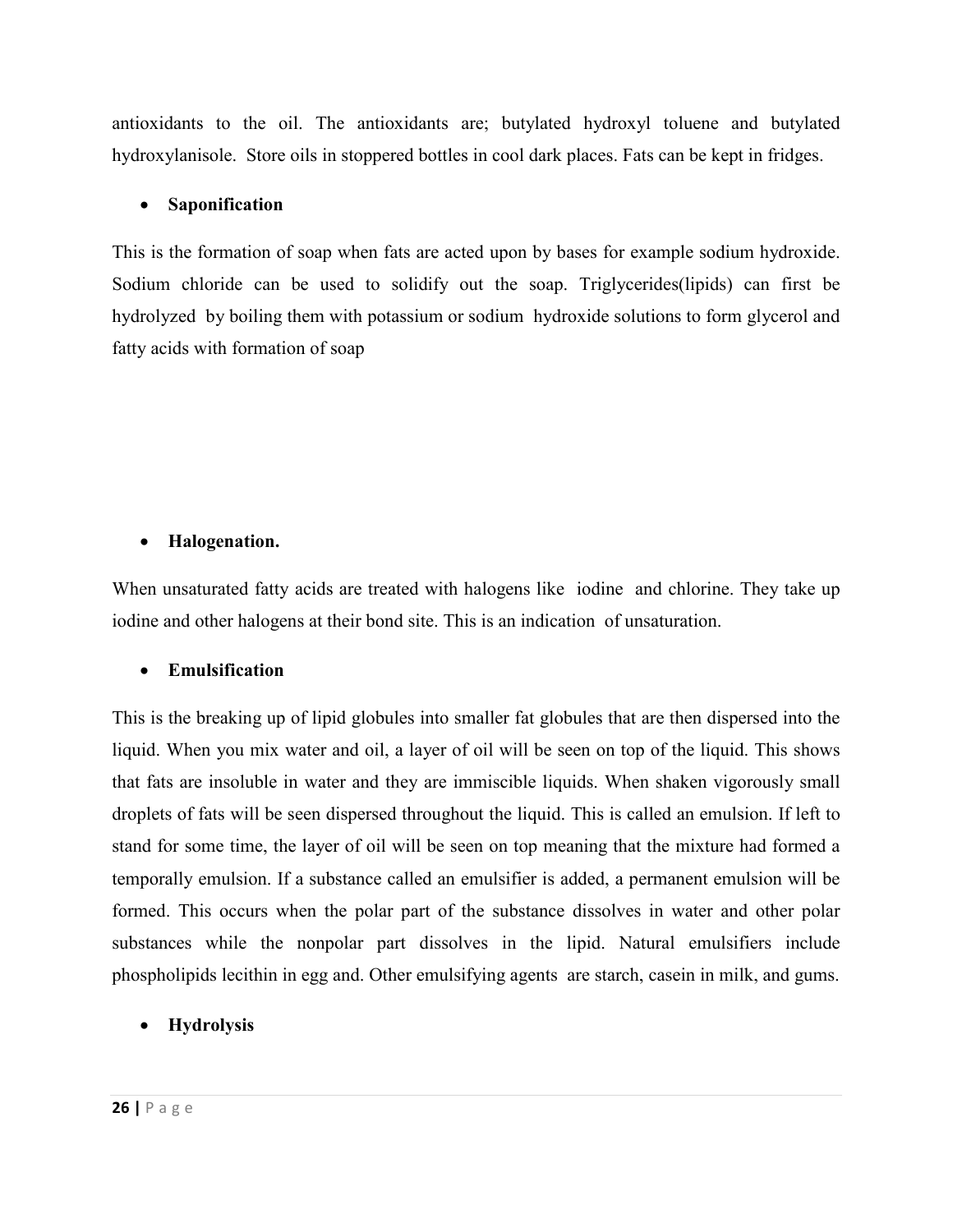This is the breakdown of lipids into smaller molecules ie. Glycerol and three fatty acids with the addition of a water molecule. Fats can also undergo hydrolysis when treated with alkalis or fat splitting enzymes lipase or hydrolase to yield glycerol and constitute fatty acids.

Hydrolysis by alkalis such as sodium hydroxide, potassium hydroxide leads to formation of sodium or potassium Salts of fatty acids. The salts are known as soap and the process is called saponification.

# **Formation of fat or oil**

Equation



The reverse occurs when fats are digested

The lipase breaks down fats into glycerol and fatty acids.

Triglycerides + water.  $Lipase$  Glycerol + fatty acids

# **Fatty acids.**

Are organic substances found in fats combined with glycerol. They are also called carboxylic acids or alkanoic acids.

# **Classification of fatty acids**.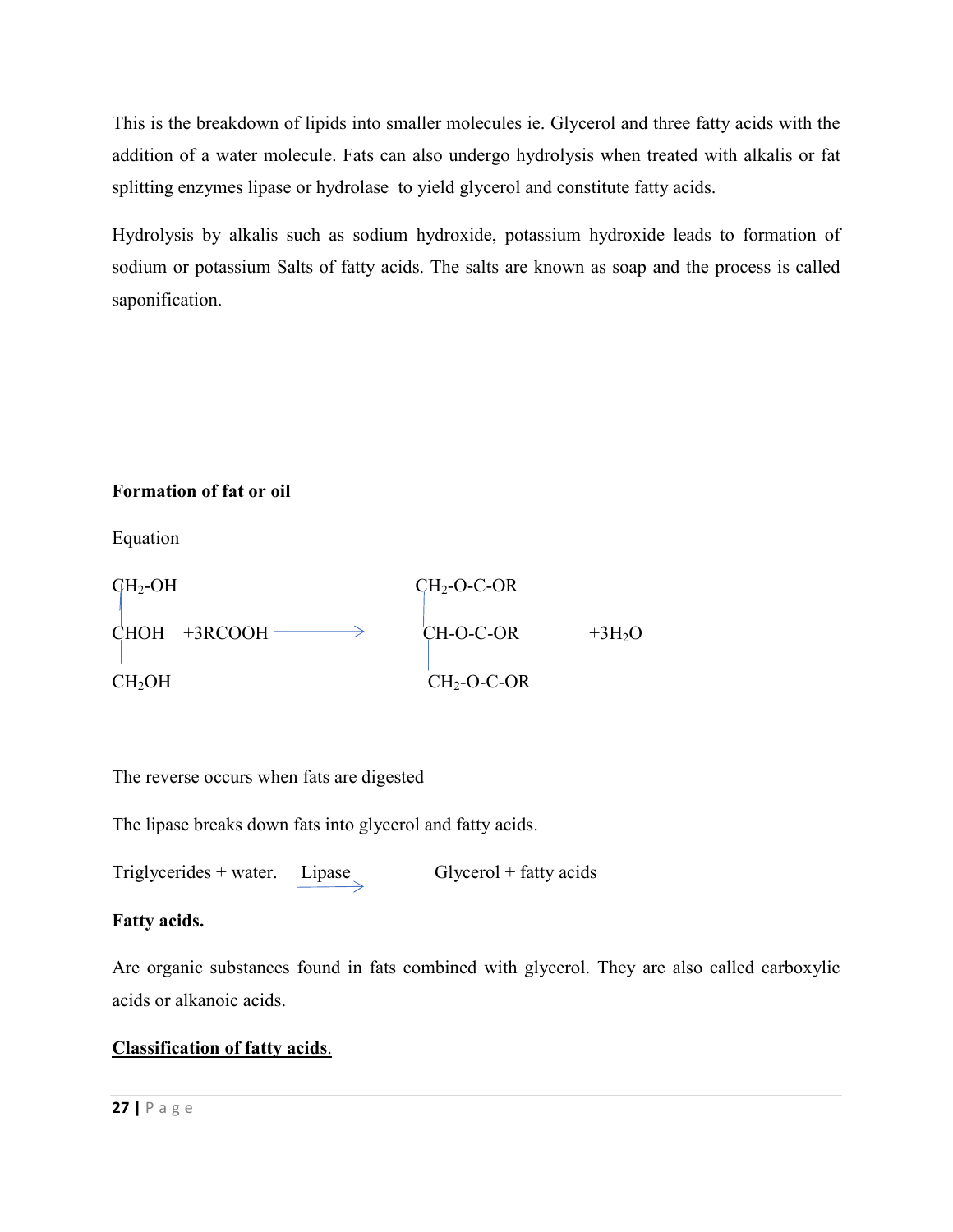Fatty acids are classified according to their saturation. These fatty acids are; saturated and unsaturated fatty acids.

#### **Saturated fatty acids**

A saturated fatty acid has each carbon atom in its chain linked to each other by a single bond and each carbon atom in the chain linked to two hydrogen atoms.

#### **Examples of saturated fatty acids are;**

Palmitic fatty acids

Stearic fatty acids

Butyric fatty acids

Myristic fatty acids

Fats (triglycerides) with saturated fatty acids are referred to as saturated fats. They are solids at room temperature and are mainly of animal origin.

**Sources of saturated fatty acids are**; butter, cream, hard cheeses, egg yolks, lard and suet.

Saturated fats have a disadvantage that they raise cholesterol level in the blood and cause the hardening and blockage of the coronary arteries resulting into; arteriosclerosis, hypertension, and heart failure.

#### **Unsaturated fatty acids**

There are two types of unsaturated fatty acids namely;

#### **Monounsaturated fatty acids**

These fatty acids have an adjacent pair of carbon atoms linked by a double bond between them and each linked to one hydrogen atom in the chain.

Example; Oleic acid found in olive oil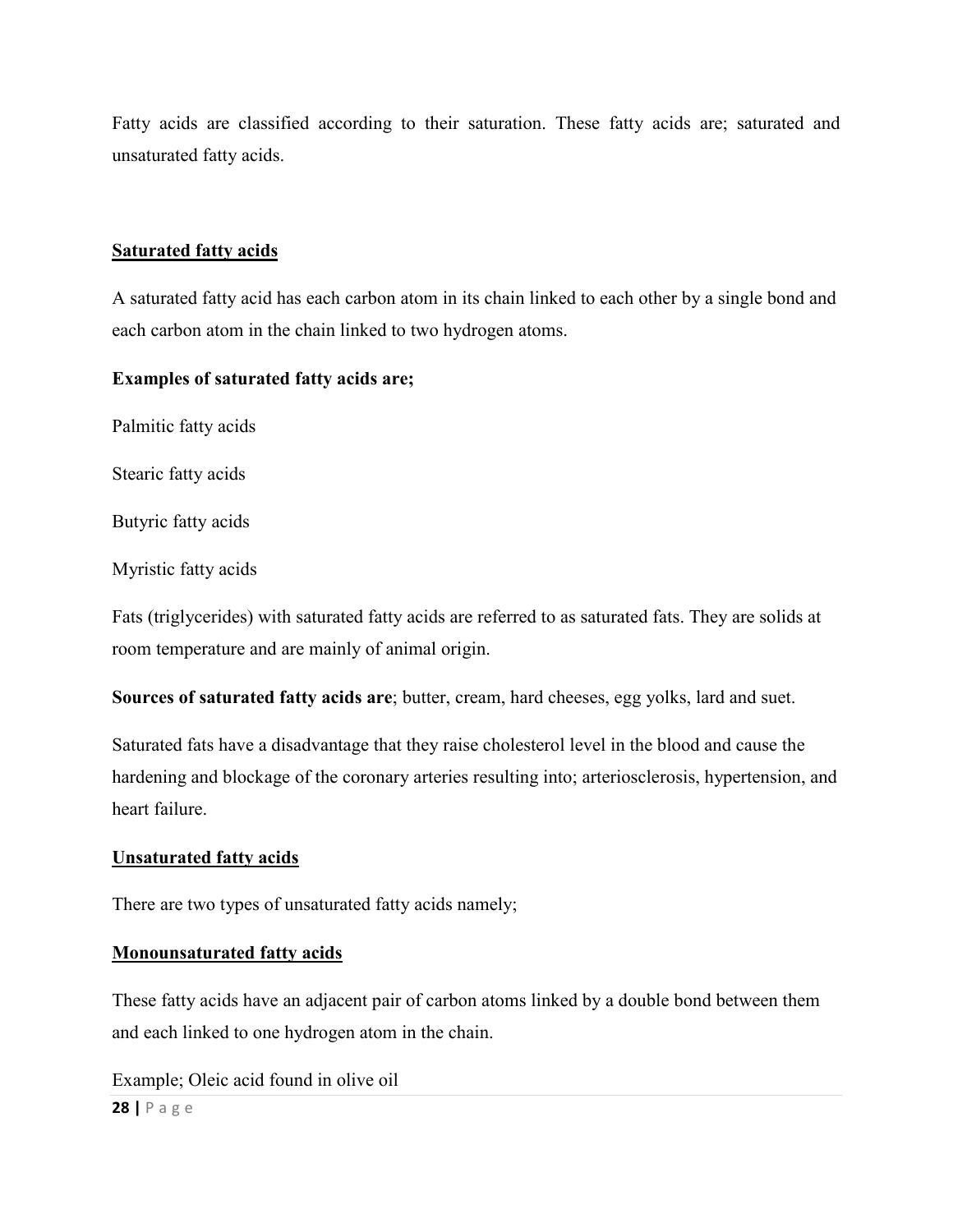## **Polyunsaturated fatty acids**

These are also known as essential fatty acids because they are needed in the body. These are fatty acids which have two or more pairs of adjacent carbon atoms linked by double bonds and each of the two linked to one hydrogen atom, meaning the chain has more than two double bonds.

# **Examples include;**

- Linoleic which has two double bonds
- Linoleic which has three double bonds
- Arachdonic which has four double bonds

They are mainly found in foods of plant origin like olive oil, cotton seed oil, sun flower seeds oil and simsim oil.

# **Physiological functions of lipids**

- Lipids are a concentrated form of energy in relatively low bulk.1gm of fat yields 9kilocalories approximately 37.8kj compared to 45kilocalories (16-17kj) by one gram of either carbohydrates or proteins.
- Lipids assist in the absorption and transportation of the fat soluble vitamins A, D, E and K.
- Excess fats in the body are converted into fuel reserve in the adipose tissue. This adipose tissue plays roles like protecting vital body organs like the kidney.
- Fats in the subcutaneous layer of the skin are an insulator of the body preventing unnecessary loss of heat from the body.
- The polyunsaturated fats prevent the buildup of cholesterol in the blood thus preventing complications like obesity, diseases like atherosclerosis, etc.
- Fats play a vital role in protecting vital body organs like the liver, kidney, and heart.
- Lipids also have a sparing effect on proteins because in the absence of carbohydrates, lipids can be used for energy manufacture instead of proteins which play very vital body functions like repair and maintenance of body tissues. Therefore the proteins are spared for their primary function and the lipids are used.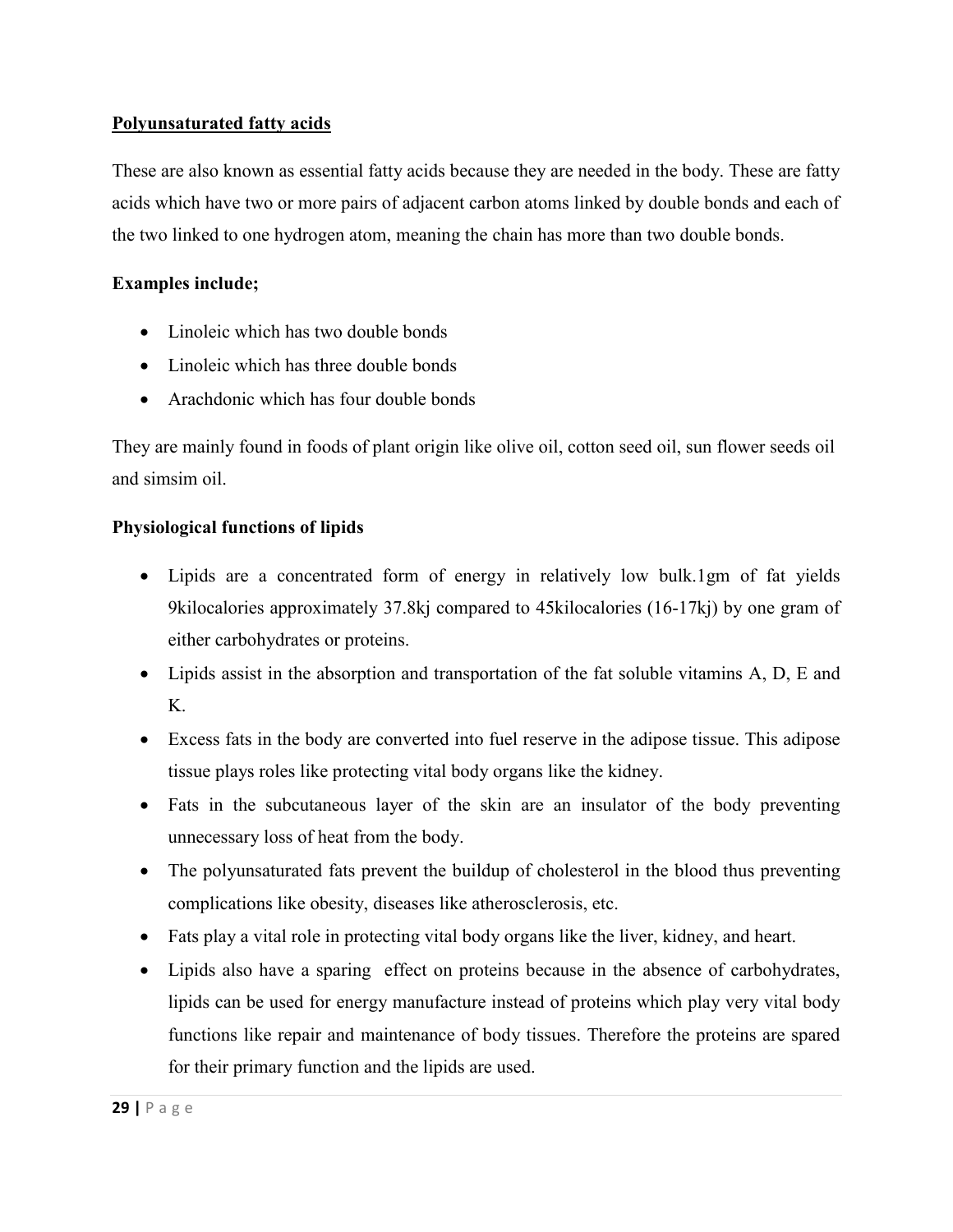- They help in maintenance of the body generally since they contain fat soluble vitamins e.g maintaining of vision ,health body growth, health immune system
- They help in thermoregulation like maintaining the body temperature to the minimum.

# **Uses of lipids in food preparation**

- Used as a medium of heat transfer for example during frying as a method of cooking.
- They are used for glazing to prevent sticking food to pans, cake tins, casserols.
- They add flavor to dishes e.g butter, margarine in cake making.
- They create variety in color and texture of food. E.g fried foods are crisp and have an attractive golden brown colour.
- They are useful shortening agents. They are water proof. Starch and gluten in wheat flour giving tender and flaky products e.g cakes and pastries.
- Used in emulsions e.gin salads dressings which make good the deficiency of fat in vegetable salads (mayonnaise)
- As raising agents in creamed cakes.
- Add energy value to the diet without adding bulk.
- They improve tastes of food / fullness and make food palatable.

### **The sources of fats and oils.**

#### **Suet.**

This is prepared beef fat. The best is got from around the kidney of the animal. It is a hard fat which is saturated. It cannot be rubbed into the flour and has no creaming properties. It contains saturated fatty acids mainly stearic and palmitic acids. It is slow to melt it must be grateful or chopped finely before cooking e.g in suet pastry. It is difficult to digest. Prepared ..suet is called **atora** . Storage contains preservatives to delay rancidity

Fats may be got from suet by dry rendering or wet rendering.

### **Lard.**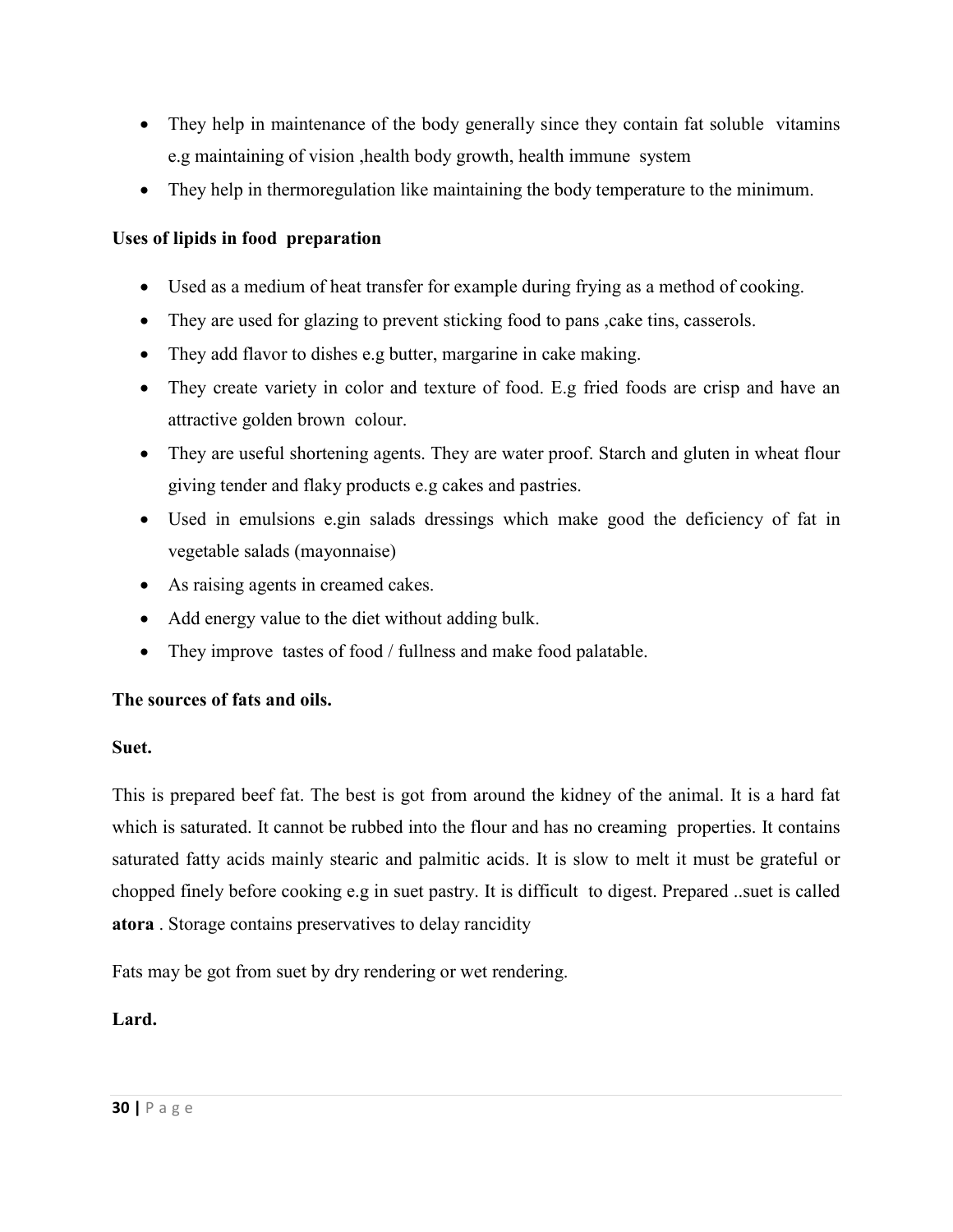It is pure white fat rendered from pig fat by the process of hydrogenation. It has no flavor. Has a shortening effect excellent for pastry making. Suitable for frying because it has a high smoke point.

# **Drippings.**

This is beef or mutton fat which is rendered down and strained.

It has a meaty flavor used for frying and roasting meat and in pastries used in Sauted meat, meat stews and best for gravy making.

**Marbling fat.** It is the fat in the meat inside in the flesh.

**Dispose.** Fat underneath the skin.

**Other sources of lipids include :**kimbo, margarine, tamu,vegetable fat.

# **Digestion of lipids.**

- Physically, digestion of fat starts from the mouth but only physically by the process of mastication where there is physical broke down of large fat sizes towards which move down the oesphagus by peristalsis to the stomach. There is no chemical digestion in the mouth.
- In the stomach gastric juice is produced and may act on the fats and kills the microorganisms. The churning action of the stomach makes fat which lower in density to float on top of the chyme. This makes fats take long in the stomach thus delaying a feeling of hunger. Fats are digested slowly because of their low density.
- In the duodenum, the pancreas releases pancreatic juice that enters the duodenum by the way of pancreating duct and contains 3 enzymes Pancreatic lipase, phospholipase,cholesterolesterase.
- Pancreatic lipase act on long chain triglycerides.
- Phospholipase hydrolyzed the phospholipids.
- Cholesterol esterase hydrolyses cholesterol esters to form fatty acids and cholesterol.

# **Absorption of lipids.**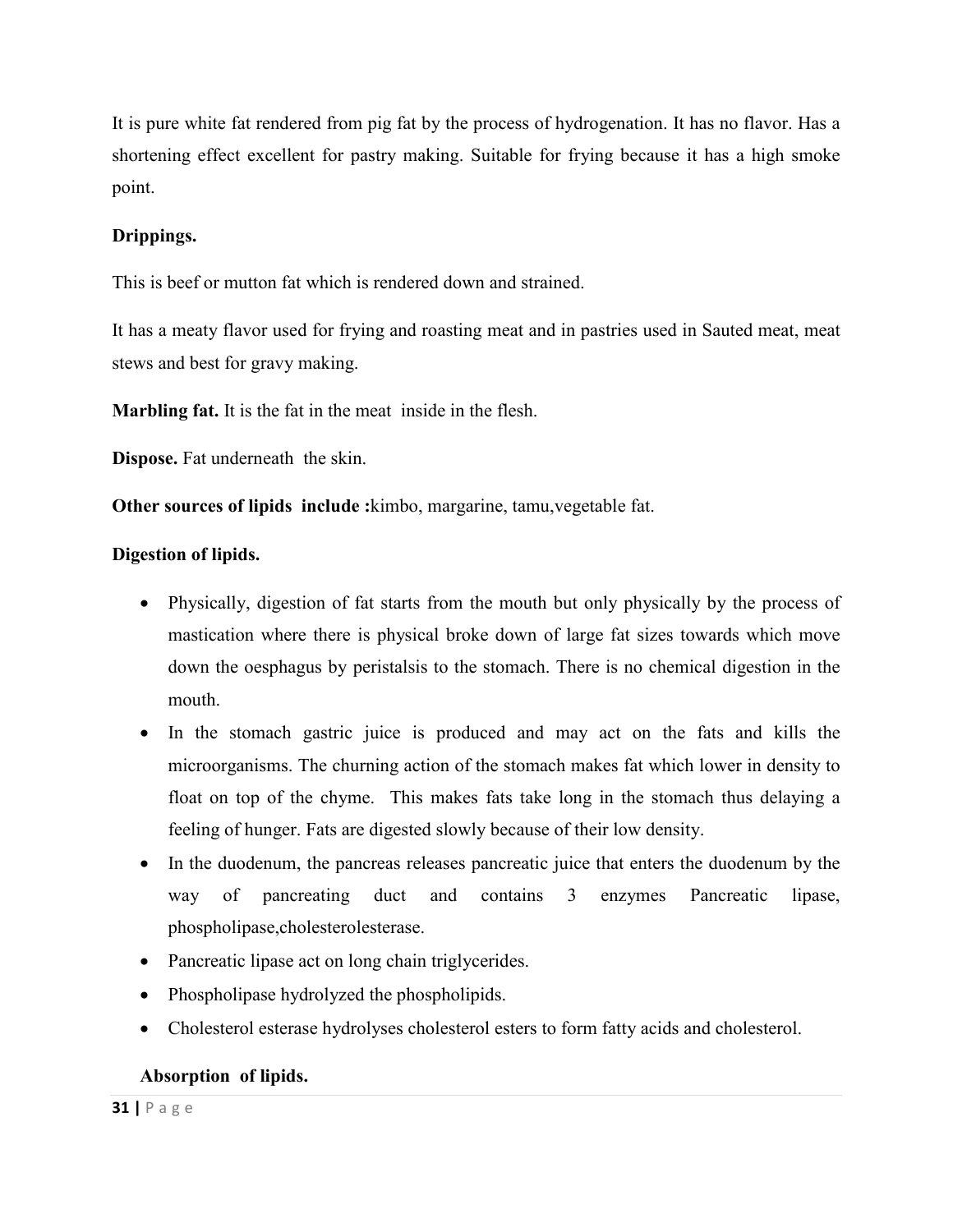- After digestion in the small intestine, the end products are usually monoglyceride, fatty acids and cholesterol.
- The end product combines with bile to form Micelles and easily be distributed in watery media in very small size lipids particles ready for absorption.
- The primary cycle absorption of the lipids is the surface of jejeum or the middle section of the small intestine with very high and extremely large surface area for absorption. It has good distribution of villus structure that are well supplied with blood vessels and for fats , the absorption is a special lymph called lacteal.

# **Effects of deficiency of lipids**

Deficiency is rare because fats are widely distributed in mainly animal and vegetable food. However if the intake is too low ,the following happen in the body;

- Weight loss progressing to starvation.
- Deficiency of fat soluble vitamins A, D, E, K since in the absence of fat the fat soluble vitamins cannot be absorbed and therefore one will have dry scallyskin, retarded growth, weak bones and teeth and low blood clotting abilities.
- Slow brain development in infants.

### **Effects of excess intake of lipids**

- Over indulgence of fat may cause obesity.
- Since fats are difficult to digest especially those of animal origin except milk and eggs, too much intake will increase the synthesis of cholesterol in the blood causing arteriosclerosis, hypertension and heart disease.
- A rich fat diet may also cause ketosis.

### **Properties of lipids used in food preparation**

 Lipids transfer heat from cooking utensils of good quality evenly and at high temperatures. Temperature is very vital in the cooking process.